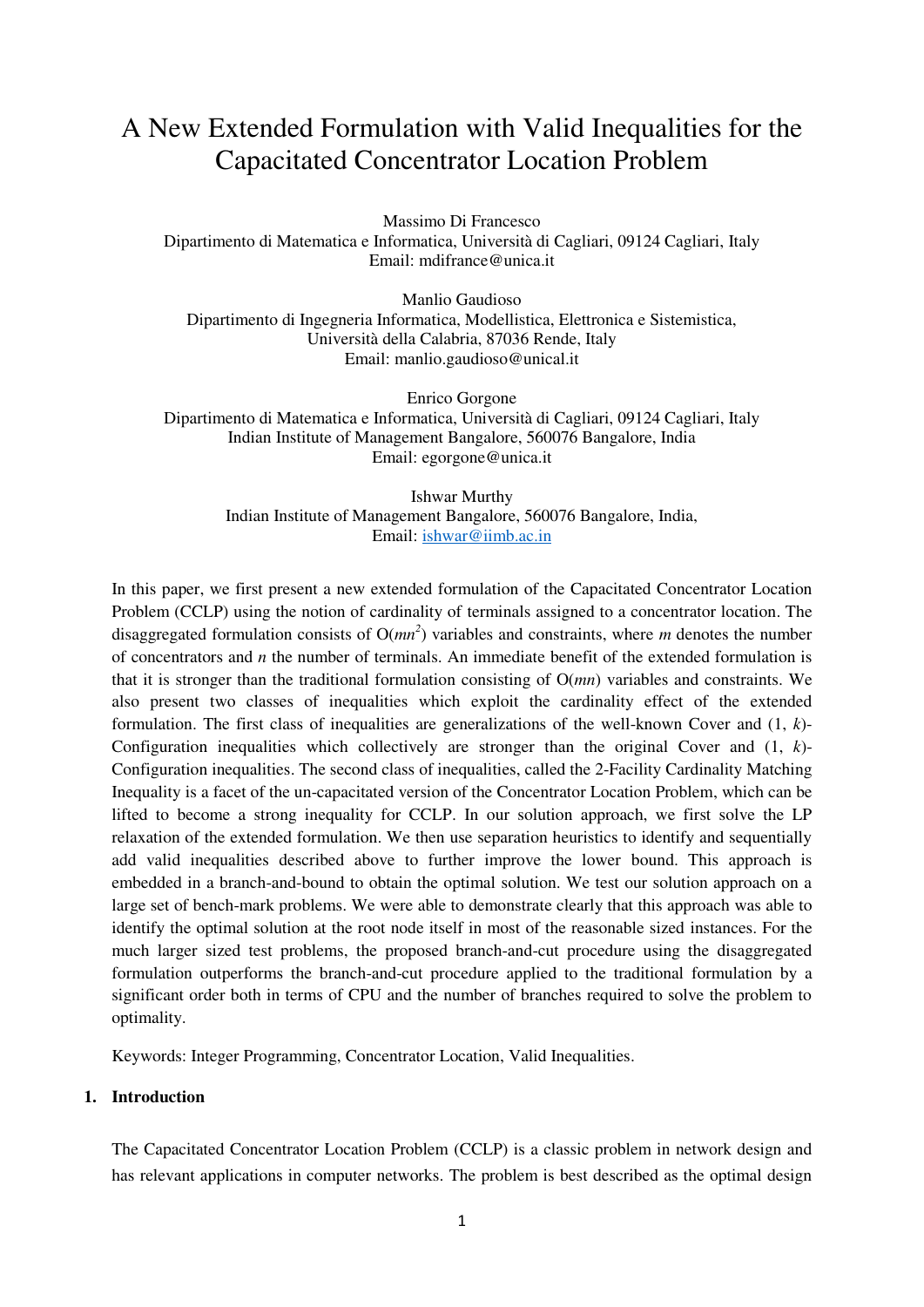of a layered network where a central node is to be connected to a set of terminals through a set of satellite nodes or concentrators [1]. This problem takes on greater importance due to its equivalence to the Single Source Capacitated Facility Location Problem (SSCFLP), which has applications is logistics and supply chain. Given a set  $M = \{1, \ldots, m\}$  of potential concentrator locations and a set  $N =$ {1,…, *n*} of terminals, a subset of locations in *M* have to be selected where concentrators will be opened with each terminal in *N* being assigned to exactly one of the concentrators that are set up. The cost of setting up a concentrator in location  $i$  is  $f_i$ , while its associated capacity to provide computing resource to terminals is  $C_i$ . The cost of serving each terminal *j* from concentrator location *i* is  $c_{ij}$ , while the terminal's computing demands is  $d_j$ . Without loss of generality, one can assume  $d_j \leq C_i$ . The CCLP is a decision problem in which a set of concentrators in *M* are opened and each terminal in *N* is assigned to one of the open concentrators. Such a decision must ensure that terminals are assigned to the opened concentrators such that their capacity is respected. The problem then is to determine the decision that minimizes the sum of the cost of setting up concentrators and the cost of assignment of terminals to concentrators. Let  $y_i = 1$  if concentrator  $i \in M$  is set up, 0 otherwise. Similarly, let  $x_{ij} = 1$  if terminal *j* is assigned to concentrator *i*, 0 otherwise. The standard integer programming formulation of CCLP is

$$
(\mathbf{P}_{\mathbf{x}\cdot\mathbf{y}}) \qquad Minimize \qquad F(x, y) = \sum_{i \in M} \sum_{j \in N} c_{ij} x_{ij} + \sum_{i \in M} f_i y_i
$$

s.t.

$$
\sum_{i \in M} x_{ij} = 1 \qquad \qquad \forall j \in N \tag{1}
$$

$$
x_{ij} \le y_i \qquad \qquad \forall i \in M, j \in N \tag{2}
$$

$$
\sum_{j \in N} d_j x_{ij} \leq C_i y_i \qquad \forall i \in M \tag{3}
$$

$$
x_{ij}, y_i \in \{0,1\} \tag{4}
$$

In  $(P_{x,y})$ , (1) (known as *semi-assignment constraints*) specifies that each terminal in *N* is to be assigned to exactly one concentrator. Constraints (2), known as Variable Upper Bound (VUB) constraints, ensure that if a concentrator *i* is not opened, terminal *j* cannot be assigned to it. Knapsack constraints (3) enforce the capacity restriction on each concentrator *i*. CCLP is known to be NP-Hard and therefore there has been of considerable interest in developing workable solutions that can solve large instances of it in reasonable time.

### *1.1 Literature Review*

While several articles have been published on solution procedures to solve CCLP, they broadly fall under two categories. The first and perhaps the most prevalent has been the use of Lagrangian relaxation. Boffey [1], Pirkul [13] and Lo and Kershenbaum [11] were one of the earliest to address the solution to CCLP and their variants. Pirkul [13], followed by Pirkul and Nagarajan [14], Sridharan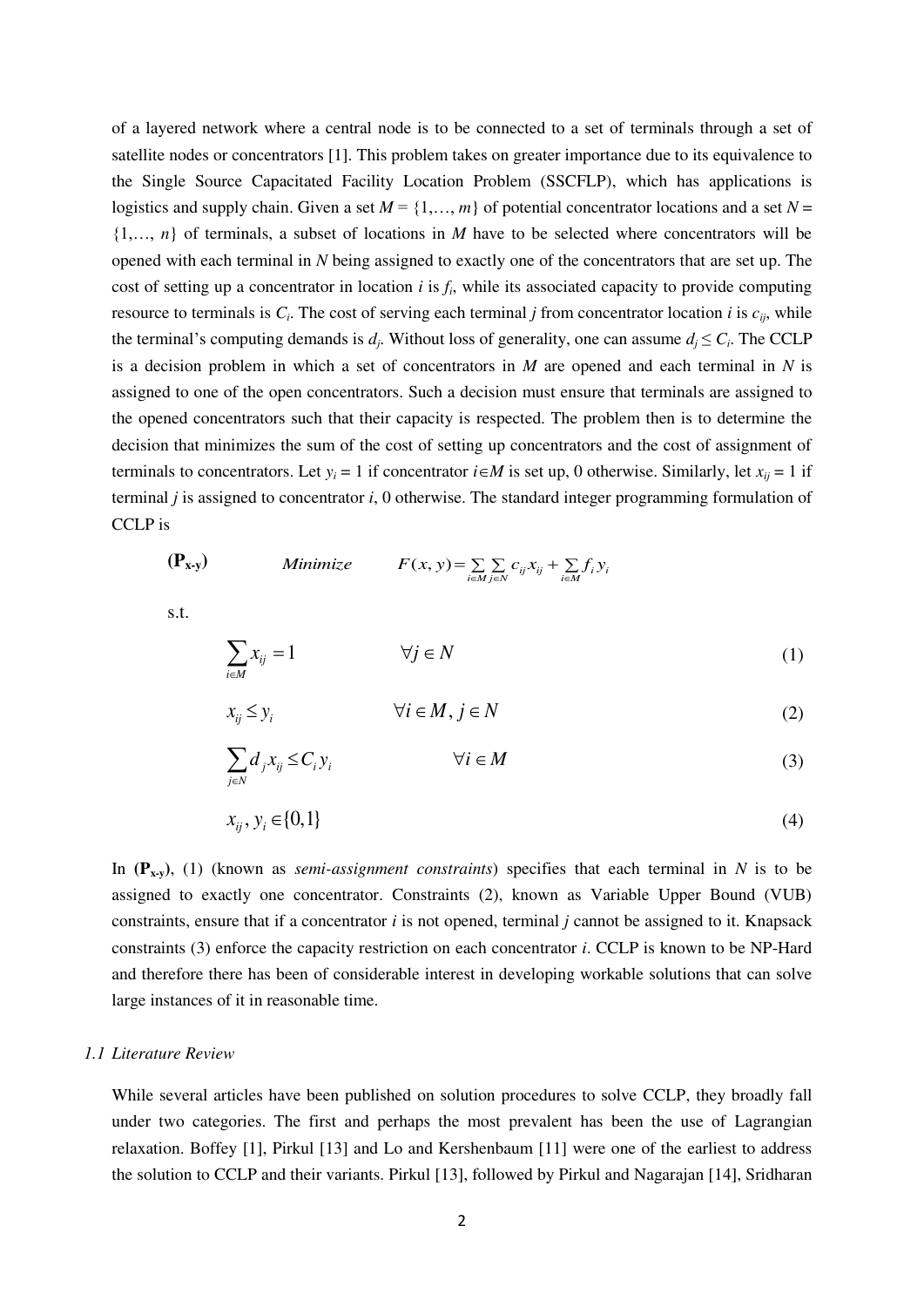[16], Holmberg et. Al. [8] and Cortinhal and Captivo [6], all approached this problem by using Lagrangian relaxation. Starting with the formulation  $(P_{x-y})$ , constraints (1) was dualized, giving rise to a sub-problem that involves solving a series of knapsack problem. While solving knapsack problems are not "easy", it is well known that dualizing (1) instead of (2), provides tighter lower bounds, and therefore overall more beneficial. There exist algorithms that solve the knapsack problems optimally whose computational effort is pseudo-polynomial in the worst case. The papers listed above all used sub-gradient optimization to solve the Lagrangian dual. Their papers differed in the primal heuristic methods used to generate good upper bounds. However, all the approaches essentially used information provided by the Lagrangian dual to obtain good feasible solutions. Here, it is worth mentioning the work of Celani et al. [4], who developed a fast dual-ascent procedure to solve the Lagrangian dual, instead of employing sub-gradient optimization. Chen and Ting [5] supplemented the Lagrangian relaxation approach with Ant Colony method to generate upper bounds. Similarly, Barcelo et al [2], combined Column generation with Lagrangian relaxation to solve CCLP.

Another category of papers focused on the polyhedral structure of formulations of CCLP, introducing strong formulations along with their attendant valid inequalities. These then result in a branch-and-cut approach to find an exact solution to CCLP. Shima [15] considered a generalization of CCLP where in each location *i*, *K* concentrator options are possible, each with different costs and capacities. Starting with a formulation similar to  $(P_{x,y})$ , they introduced *z* variables as complements of the *y* variables. This results in constraints similar to (3) into knapsack constraints with the right-hand-side being constant. They then introduced a form of lifted cover inequalities, which are incorporated into a branch-and-cut framework. Labbè and Yaman [9] introduced the Quadratic Capacitated-Concentrator Location (QCL) Problem, whose formulation involves constraints which are quadratic. They studied the polytope of the resulting formulation and developed strong inequalities for it. They then incorporated these inequalities as cuts in a branch-and-cut methodology. Yang et a. [17] considered the formulation  $(P_{x,y})$  for CCLP. In their approach, they introduced Lifted Cover Inequalities (LCI) and Fenchel cutting planes (FCI) that arise from (3). They implemented exact separation algorithms for both. Further, they implemented a cut-and-solve approach, wherein the branching is done on a sum of variables, akin to a GUB constraint. Thus, a sub-problem is partitioned into a *sparse* problem and a *dense* problem. The sparse problem being small is solved exactly and therefore fathomed. Subsequent branching, if needed, is only done on the *dense* problem. Gouveia and Saldanha-da-Gama [7] considered a different variant of CCLP in which the demands  $d_j = 1$  for all  $j \in N$ . Thus, constraint (3) amounts to each concentrator  $i$  being capable of handling at most  $C_i$  terminals. They further considered an extension wherein several capacity options can be chosen at each concentrator location. For this problem, they presented an extended formulation that disaggregates the *y* variables in  $(\mathbf{P}_{\mathbf{x} \cdot \mathbf{v}})$ into various cardinalities, each representing the number of terminals assigned to it. They also presented "**≤**" and "**≥**" inequalities for their extended formulation. Finally, Ahuja et al. [1] focus entirely on reliable heuristics to find a good feasible solution to CCPL.

## *1.2 Contributions of this Paper*

In this paper, we first present a new extended formulation of CCLP that induces cardinality of terminals assigned to concentrator locations by appropriately disaggregating *x* and *y* variables in  $(\mathbf{P}_{\mathbf{x} \cdot \mathbf{y}})$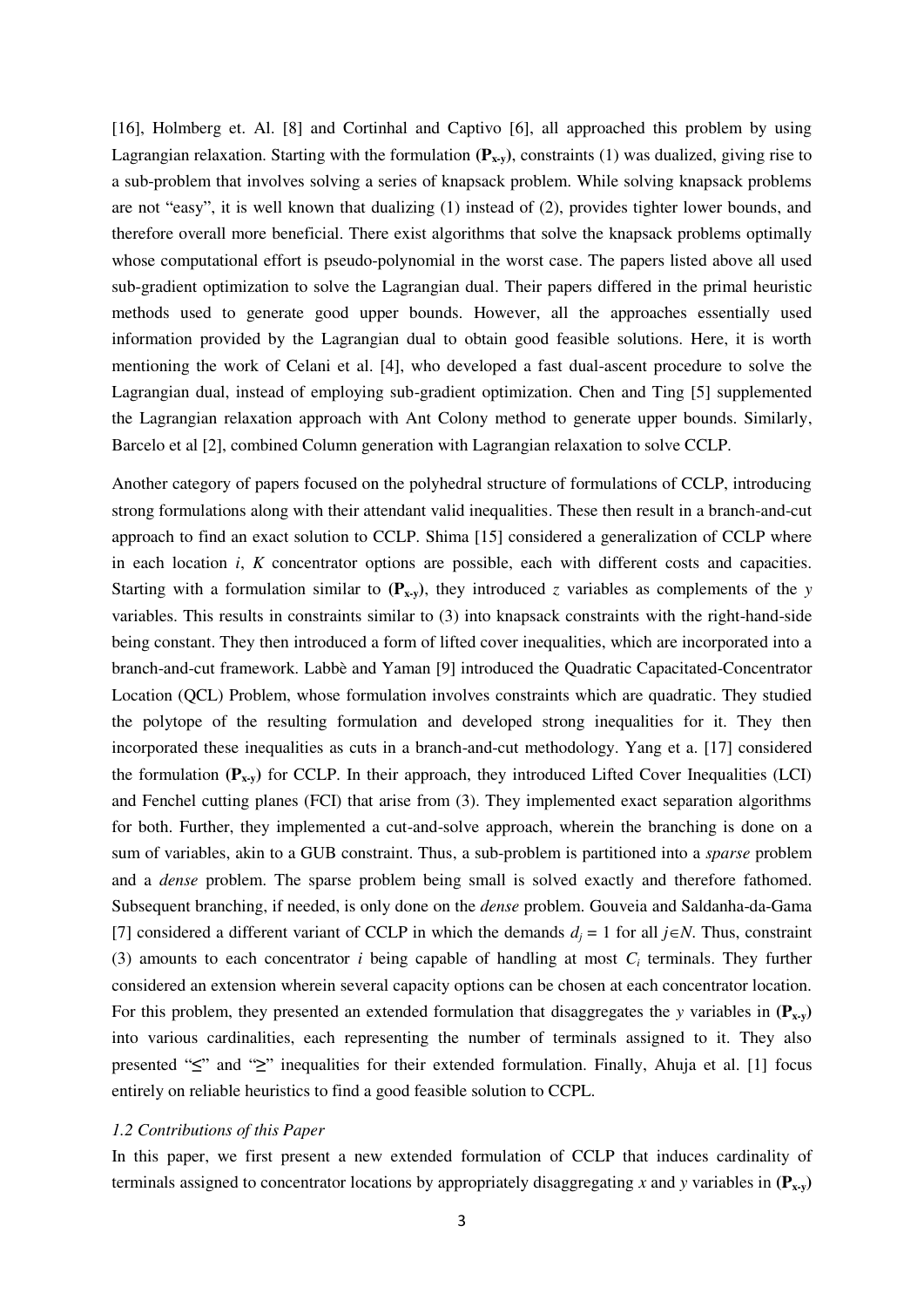(similar to but not the same as in [7]). The disaggregated formulation consists of  $O(mn^2)$  variables and constraints. While the disaggregated formulation is larger than that in **(Px-y)**, it is stronger, i.e., its LP relaxation provides a tighter lower bound than that provided by  $(\mathbf{P}_{\mathbf{x}\cdot\mathbf{v}})$ . We next present two classes of inequalities that are specific to the disaggregated formulation. First, generalizations of the well-known *Cover* and (1-*k*) *Configuration* inequalities for the disaggregated formulation are presented. In an accompanying working paper [6], it is shown that these generalizations when added to the disaggregated formulation, provide a tighter lower bound than when their counterparts are added to **(Px-y)**. This is because several of the *Cover* and (1-*k*) *Configuration* inequalities in the disaggregated formulation imply stronger knapsack inequalities in  $(P_{x,y})$ . The second class of inequalities, called the 2-*Facility Cardinality Matching* inequality, is a facet of the un-capacitated version of the Concentrator Location Problem, which can be lifted to become a strong inequality for CCLP. We provide details on how they can be lifted easily. At the root node, first the disaggregated formulation is solved, followed by the addition of violated valid inequalities that are identified by appropriate separation heuristics. If no more violated inequalities can be identified and the LP solution is still fractional, then branching takes place. Thus, our procedure can be characterized as a branch-and-cut approach, wherein all the cuts are added at the root node.

The rest of this paper is organized as follows. In section 2, the disaggregated formulation is formally presented. We also show why the LP relaxation of the disaggregated formulation is tighter than that of  $(P_{x,y})$ . In section 3, we present the two classes of valid inequalities alluded to earlier: a) generalizations of Cover and (1, *k*) Configuration inequalities, and b) 2-Facility Cardinality Matching inequalities. We also describe briefly, separation heuristics for each. In section 4, we present a detailed computational study that assesses the effectiveness of our approach in terms of strength of the bounds and time required to solve the problems to optimality. We provide concluding remarks in section 5.

#### **2. Extended Formulation of CCLP**

Associated with each concentrator location  $i \in M$ , let  $K_i$  denote the maximum number of terminals that the concentrator at location *i* has the capacity to handle. We disaggregate the model  $(P_{x-y})$  by separating each location into  $K_i$  location-cardinality combinations. Note that for each  $i \in M$ ,  $K_i$  can be determined as follows. The demands  $d_j$  are first sorted from smallest to largest.  $K_i$  then represents the maximum number of terminals that can be accommodated so that the accumulation does not exceed  $C_i$ . The following binary variables are now defined:

$$
y_{ik_i} = \begin{cases} 1, & \text{if } k_i \text{ terminals are assigned to concentration } i, \\ & 0, & \text{otherwise} \end{cases}
$$
  

$$
z_{ijk_i} = \begin{cases} 1, & \text{if terminal } j \text{ is assigned to concentration } i \text{ with cardinality } k, \\ & 0, & \text{otherwise.} \end{cases}
$$

The extended formulation is:

 $(P_{z-v})$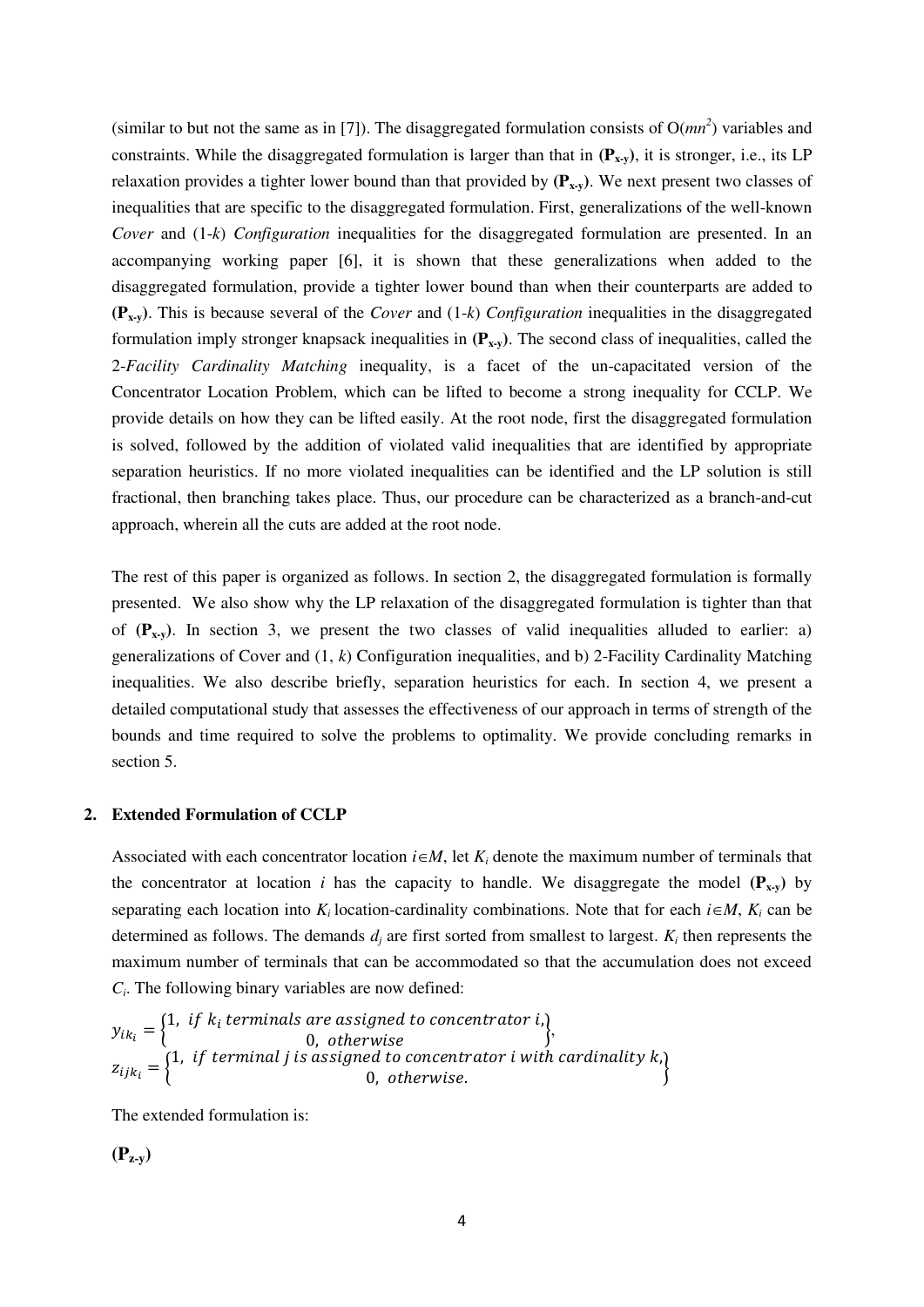Minimize 
$$
F(z, y) = \sum_{i \in M} \sum_{j \in N} \sum_{k_i=1}^{K_i} c_{ij} z_{ijk_i} + \sum_{i \in M} \sum_{k_i=1}^{K_i} f_i y_{ik_i}
$$

s.t.

 $z_{ijk_i}$ ,  $y_{ik_i}$ 

$$
\sum_{i \in M} \sum_{k_i=1}^{K_i} z_{ijk_i} = 1 \qquad \forall j \in N
$$
 (5)

$$
z_{ijk_i} \leq y_{ik_i} \qquad \qquad \forall i \in M, j \in N, k_i = 1, \dots, K_i \qquad (6)
$$

$$
\sum_{j \in N} d_j z_{ijk_i} \le C_i y_{ik_i} \qquad \forall i \in M, k_i = 1, \dots, K_i \tag{7}
$$

$$
\sum_{j \in N} z_{ijk_i} = k_i y_{ik_i} \qquad \forall i \in M, k_i = 1, \dots, K_i
$$
 (8)

$$
\sum_{k_i=1}^{K_i} y_{ik_i} \le 1 \qquad \forall i \in M, z_{ijk_i}, y_{ik_i} \in \{0,1\} \qquad \forall i \in M, j \in N, k_i = 1, \dots, K_i
$$
 (10)

(10)

In **(Pz-y)** , (5) represents the *semi-assignment* constraints across concentrator locations and cardinality. Constraints (6), known as *variable upper bound* (VUB) constraints ensure that if a concentrator *i* with designated cardinality  $k_i$  is not setup, then terminal *j* associated with cardinality  $k_i$  cannot be assigned to it. Constraints (7) represents the knapsack constraints, defined for each concentrator and cardinality. *Cardinality* constraints (8) enforce the requirement that if a concentrator of a specified cardinality  $k_i$  is used, then the number of terminals assigned to it must equal the cardinality. Constraints (9) ensure that at most one cardinality type is used for each concentrator.

We first show that  $(\mathbf{P}_{\mathbf{z}\cdot\mathbf{y}})$  and  $(\mathbf{P}_{\mathbf{x}\cdot\mathbf{y}})$  are equivalent. Let  $(x^+, y^+) \in IP(x, y) = \{(x, y) \in R^{mn+m} | (1)-(3) \text{ are } \mathbf{P}_{\mathbf{z}\cdot\mathbf{y}}\}$ *satisfied*}. Further, for some  $(x^+, y^+) \in IP(x, y)$ , if  $y_i^+ = 1$  $y_i^+ = 1$ , then let  $J(i) = \{ j \in N | X_{ij}^+ = 1 \}$ , else  $J(i) = \emptyset$ . By definition, (i)  $J(i_1) \cap J(i_2) = \emptyset$  for all  $i_1, i_2 \in M$ ,  $i_1 \neq i_2$ , (ii)  $\bigcup_{i \in M} J(i) = N$ , and (iii)  $\sum_{j \in J(i)} d_j \leq C_i$ for

all  $i \in M$ . For each  $(x^+, y^+) \in IP(x, y)$ , a solution  $(z^+, y^+) \in IP(z, y) =$  $\{(z, y) \in R^{mn^2 + mn} \mid (4) - (9)$  are satisfied  $\}$  can be obtained as follows. For each  $i \in M$ , if  $y_i = 1$ , then for  $k(i) = |J(i)|$ ,  $y_{ik(i)} = 1$  and  $z_{ijk(i)} = 1$  for all  $j \in J(i)$ ,  $y_{ik_i} = z_{ijk_i} = 0$  for all  $k \neq k(i)$ . Clearly,  $F(z^+, y^+) =$ *F*( $x^+$ ,  $y^+$ ). Conversely, for each  $(z^+, y^+) \in IP(z, y)$ , a solution  $(x^+, y^+) \in IP(x, y)$  can be constructed by aggregating  $(z^+, y^+)$  as follows:

$$
x_{ij}^{+} = \sum_{k_i=1}^{K_i} z_{ijk_i}^{+} \quad and \quad y_i^{+} = \sum_{k_i=1}^{K_i} y_{ik_i}^{+}, \qquad \text{for each } i \in M, j \in N. \tag{11}
$$

Here as well,  $F(x^+, y^+) = F(z^+, y^+)$ . We now show that the LP relaxation of  $(\mathbf{P}_{z,y})$  provides a tighter lower bound than the LP relaxation of **(Px-y)**. Let,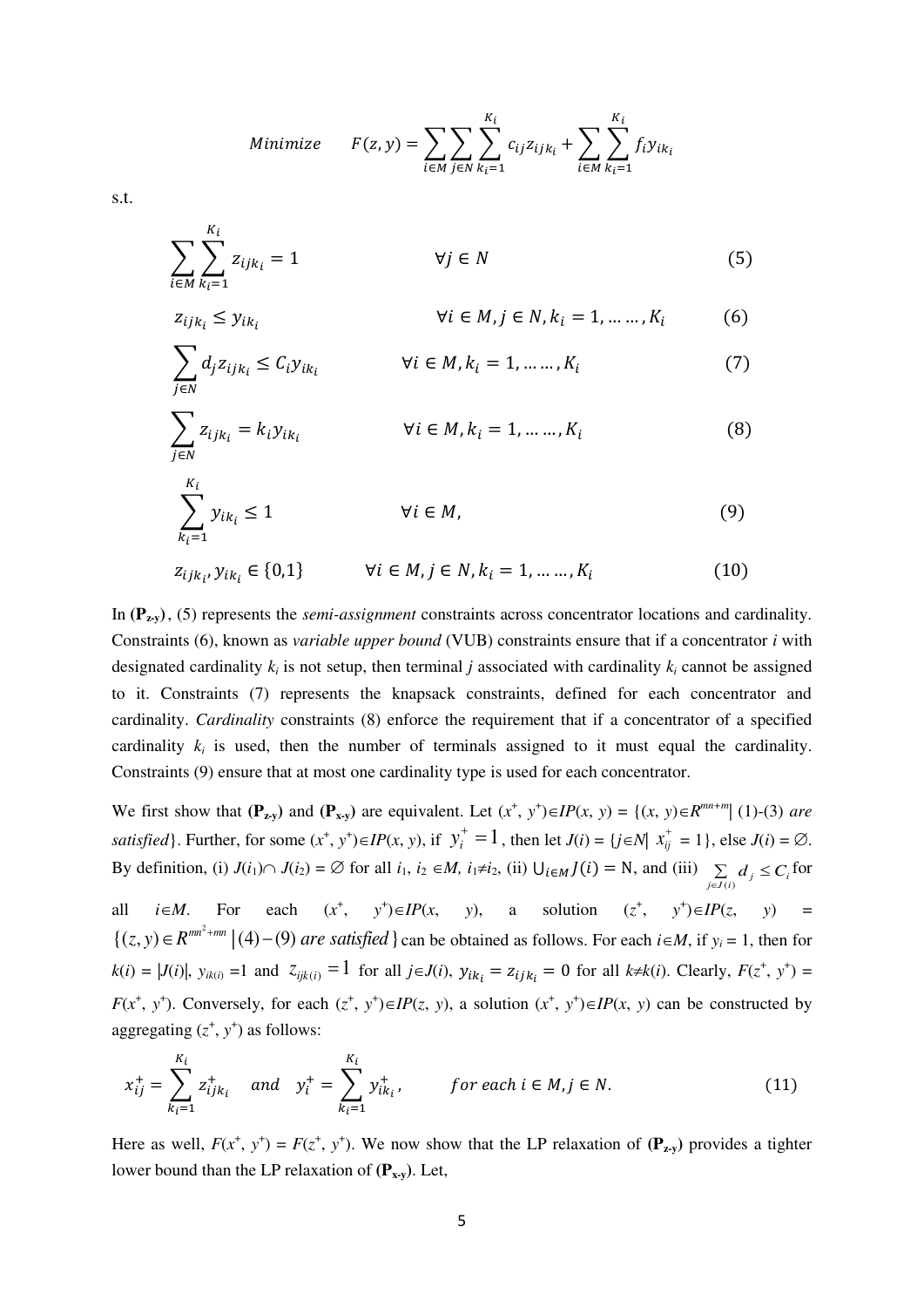$$
LP(x, y) = \{(x, y) \in R^{mn+m} | (1) \cdot (3), x \ge 0, y \ge 0, \text{ are satisfied}\},\tag{12}
$$

$$
LP(z, y) = \{(z, y) \in R^{mn^2 + mn} | (5) \cdot (9), z \ge 0, y \ge 0, \text{ are satisfied}\},\tag{13}
$$

 $LP_a(x, y) = \{(x, y) \in R^{mn+m} \mid (11) \text{ are satisfied for each } (z, y) \in LP(z, y)\}.$  (14)

**Proposition 1.** Let  $v(LP(x, y)) = Min \{F(x, y) | x \in LP(x, y)\}$  and  $v(LP(z, y)) = Min \{F(z, y) | (z, y) = N \}$  $y$ ) $\in$ *LP*(*z*, *y*)}. Then  $v(LP(x, y)) \le v(LP(z, y))$ .

**Proof**: To begin with, it is easy to show that  $LP_a(x, y) \subseteq LP(x, y)$ . Consider a solution  $(z', y') \in LP(z, y')$ *y*). By aggregating *z*<sup>*'*</sup> and *y*<sup>*'*</sup> as described in (11) we obtain  $(x', y') \in LP_a(x, y)$ . As well, constraints (5)-(7) get aggregated to become constraints (1)-(3), respectively, which along with  $x \ge 0$  and  $y \ge 0$ , are satisfied. Hence,  $(x', y') \in LP(x, y)$  and  $LP_a(x, y) \subseteq LP(x, y)$ . In addition, since the cost coefficients of  $z_{ijk_i}$  and  $y_{ik_i}$  in  $(\mathbf{P}_{z,y})$  are the same for all indices  $k_i$ , it follows that  $F(z', y') = F(x', y')$ . Hence,  $\nu(LP(x, y)) \leq \nu(LP(z, y)).$ 

$$
\qquad \qquad \Box
$$

It is easy to find instances where  $(x, y) \in LP(x, y)$ , but  $(x, y) \notin LP_a(x, y)$ . Consider a  $(\hat{x}, \hat{y}) \in LP(x, y)$ , where for some pair  $(i_1, i_2) \in M$ ,  $\hat{y}_{i_1} = \hat{y}_{i_2} = 1$ . Consider sets  $J(i_1) \subset N$ ,  $J(i_2) \subset N$ , with  $J(i_1) \cap J(i_2) = \emptyset$ , such that, i)  $\sum_{j \in J(i_i)} d_j < C_{i_i}$ , ii)  $\sum_{j \in J(i_2)} d_j < C_{i_2}$ , but there exists a  $j_1 \in \{N-J(i_1)-J(i_2)\}$  such that  $\sum_{j \in J(i_i)} d_j + d_{j_i} > C_{i_i}$ but  $\sum_{j \in J(i_2)} d_j + d_{j_1} \leq C_{i_2}$ . To complete the solution  $(\hat{x}, \hat{y})$ ,  $\hat{x}_{i_1j} = 1$  for  $j \in J(i_1)$ ,  $\hat{x}_{i,j_1} = \Delta = (C_{i_1} - \sum_{j \in J(i_1)} d_j) / d_{j_1}$ ,  $\hat{x}_{i_2j} = 1$  for  $j \in J(i_2)$  and  $\hat{x}_{i_2j_1} = 1 - \Delta$ .

By contradiction, suppose that  $(\hat{x}, \hat{y}) \in LP_a(x, y)$ . Then,  $\hat{y}_{i_1} = \sum_{k=1}^{K_{i_1}} \hat{y}_{i_1 k_i} = 1$ . Let  $|J(i_1)| = k_1$ . Since the number of positive  $\hat{x}_{i,j}$  variables in  $(\hat{x}, \hat{y})$  is  $k_1+1$ , it follows from (6) and (8), that  $\sum_{k_i=k_1+2}^{K_{i1}} \hat{y}_{i_1k_i} = 0$ . Observe that with regards to  $i_1$ ,  $(\hat{x}, \hat{y})$  satisfies knapsack constraint (3) exactly. Therefore,

$$
\sum_{j \in J(i_1)} d_j (\sum_{k_i=1}^{k_1+1} \hat{z}_{i_1 j k_i}) + d_{j_1} \left( \sum_{k_i=1}^{k_1+1} \hat{z}_{i_1 j_1 k_i} \right) = C_{i_1} \left( \sum_{k_i=1}^{k_1+1} \hat{y}_{i_1 k_i} \right).
$$
\n(15)

It is clear from (6) that the only way (15) would hold is if each knapsack constraint (7) associated with *i*<sub>1</sub> and each  $k_i=1,...k_1+1$  is satisfied exactly. However, since  $\sum_{j\in J(i_i)} d_j + d_{j_i} > C_{i_i}$ , knapsack constraint (7) associated with  $k_i = k_1 + 1$  is violated. Hence  $(\hat{x}, \hat{y}) \notin LP_a(x, y)$ .

## **3. Valid Inequalities for (Pz-y)**

In this section, we present three classes of inequalities, i) Cardinality Constrained Cover and  $(1, \hat{p}_k)$ -Configuration inequalities, ii) Bar-and-Handle inequalities, and iii) 2-Facility Cardinality Matching inequalities. We also present separation heuristics for each one of them.

#### **3.1. Cardinality Constrained Cover and**  $(1, \hat{p}_k)$ **-Configuration inequalities**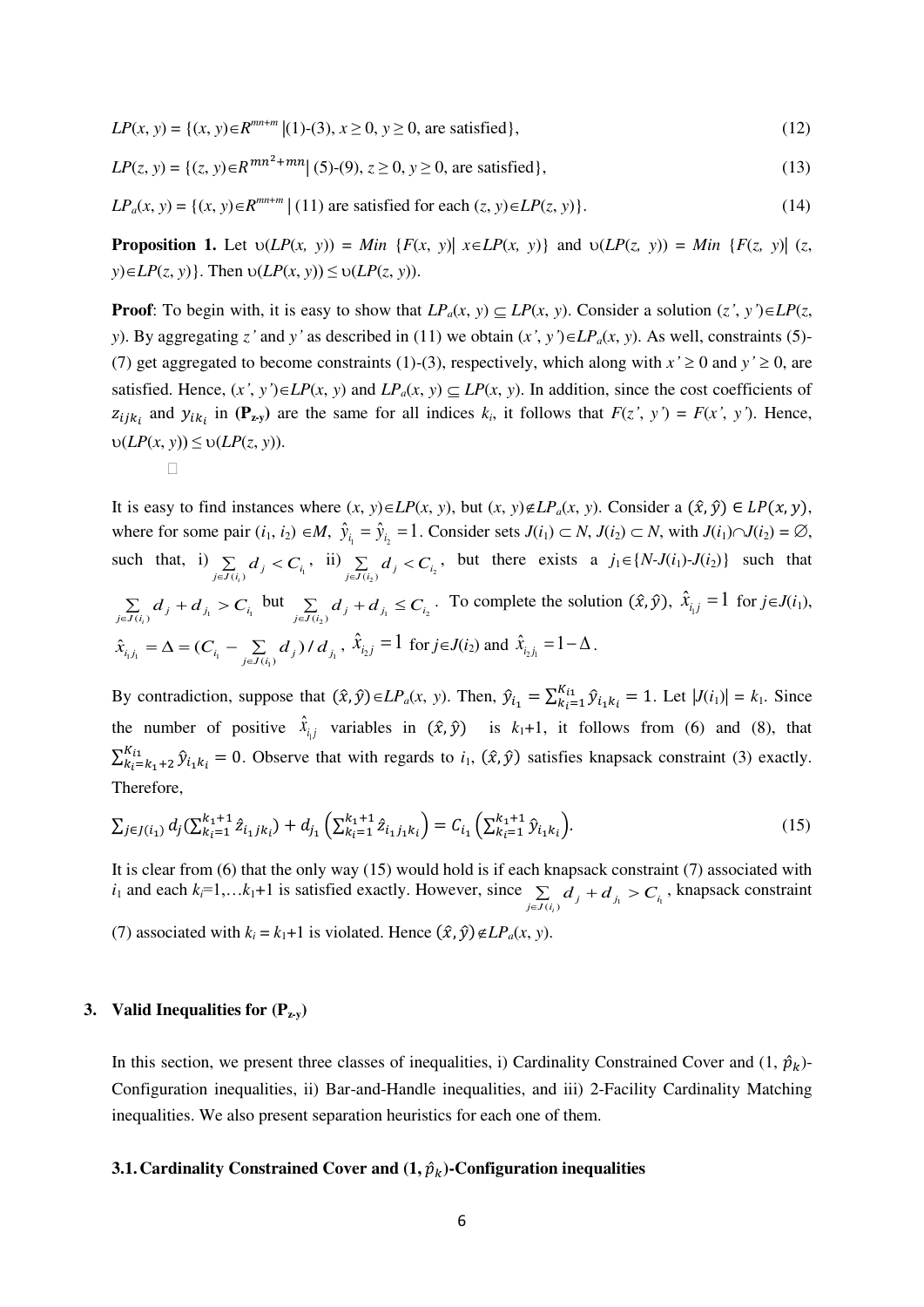We first present a generalization of the Cover inequality for  $(\mathbf{P}_{\mathbf{z}\cdot\mathbf{v}})$ , followed by a generalization of the (1, *k*)-Configuration inequality. Let

$$
H(x, y) = Conv\{(x, y) \in R^{mn+m} \mid (1) - (4)\} \text{ and } (16)
$$

$$
H(z, y) = Conv\{(z, y) \in R^{p} \mid (5) - (10), p = \sum_{k=1}^{K_i} m(K_i + 1)\}.
$$
 (17)

A cover inequality that is valid for  $H(x, y)$  is defined as follows. Consider a subset  $N_i \subseteq N$  with  $|N_i|$  =  $n_i$  such that,

.

\n- (i) for all 
$$
R_i \subset N_i
$$
, with  $|R_i| = r_i$ ,  $\sum_{j \in R_i} d_j \leq C_i$ ,
\n- (ii) however, for all  $R_{i+1} \subseteq N_i$ ,  $|R_{i+1}| = r_i + 1$ ,  $\sum_{j \in R_{i+1}} d_j > C_i$
\n

Given the above conditions, a  $(n_i, r_i)$ -cover inequality that is valid for  $H(x, y)$  is:

$$
\sum_{j \in N_i} x_{ij} \le r_i y_i \,. \tag{18}
$$

**Definition 1.** Consider a knapsack inequality,  $\sum_{j \in N} d_j x_j \leq C$ . For some  $D \subseteq N$ , and  $0 \le k \le |D|$ ,  $V^*(D, k)$  $=Min\{\sum_{j\in D}d_jx_j|\sum_{j\in D}x_j=k, x\in B^{|D|}\}.$ 

Given that *k* items have to be selected,  $V^*(D, k)$  represents the cumulative 'demand' if *k* smallest items are selected out of set *D*. Now consider a set  $N_i$  as defined in (18) and  $k \ge 2$ . For some integer  $\hat{r}_{ik}$  < *Min*  $\{k, n_i\}$  that satisfies the conditions

a) for some 
$$
\hat{R}_{ik_i} \subset N_i
$$
,  $|\hat{R}_{ik_i}| = \hat{r}_{ik_i}$ ,  $\sum_{j \in \hat{R}_{ik_i}} d_j + V^*(N - \hat{R}_{ik_i}, k_i - \hat{r}_{ik_i}) \le C_i$ , (19)

b) but for all 
$$
\hat{R}_{ik_i+1} \subseteq N_i
$$
,  $|\hat{R}_{ik_i+1}| = \hat{r}_{ik_i} + 1$ ,  $\sum_{j \in \hat{R}_{ik_i+1}} d_j + V^* (N - \hat{R}_{ik_i+1}, k_i - \hat{r}_{ik_i} - 1) > C_i$ , (20)

the following  $(n_i, k_i, \hat{r}_{ik_i})$ -*cover* inequality is valid for  $H(z, y)$ :

$$
\sum_{j \in N_i} z_{ijk_i} \le \hat{r}_{ik_i} y_{ik_i}.
$$
\n(21)

In an accompanying paper [10], the strength of the  $(n_i, k_i, \hat{r}_{ik_i})$ -*cover* inequality is discussed in depth, including conditions under which (21) is a facet of  $H(z, y)$ . Suffice it to say, two properties of the  $(n_i,$  $k_i$ ,  $\hat{r}_{ik_i}$ )-cover inequality stand out vis-à-vis the  $(n_i, r_i)$ -cover inequality. First, for a given  $N_i$  there is one  $(n_i, r_i)$ -cover inequality, while several  $(n_i, k_i, \hat{r}_{ik_i})$ -*cover* inequalities can be constructed, one for each  $k_i \ge 2$ . Thus,  $(n_i, k_i, \hat{r}_{ik_i})$ -*cover* inequalities are a lot more ubiquitous. Second, given that  $V^*(N \hat{R}_{ik_i+1}, k_i - \hat{r}_{ik_i} - 1 \ge 0$ , it follows that  $\hat{r}_{ik_i} \le r_i$  and (21) is stronger than (18). Consequently, the addition of the  $(n_i, k_i, \hat{r}_{ik_i})$ -*cover* inequalities to  $LP(z, y)$  will provide a tighter lower bound than the addition of  $(n_i, r_i)$ -cover inequalities to  $LP(x, y)$ . The following example compares the relative strength of the two.

**Example 1.** Consider a concentrator *i* with  $C_i = 60$  with demands  $d_j$  in sorted order being [15, 15, 14, 14, 13, 12, 8, 8, 7, 5, 4, 4, 4, 3, 3]. For  $N_i = \{1, ..., 6\}$ , a  $(6, 4)$ -cover inequality is  $\sum_{j \in N_i} x_{ij} \le 4y_i$ . For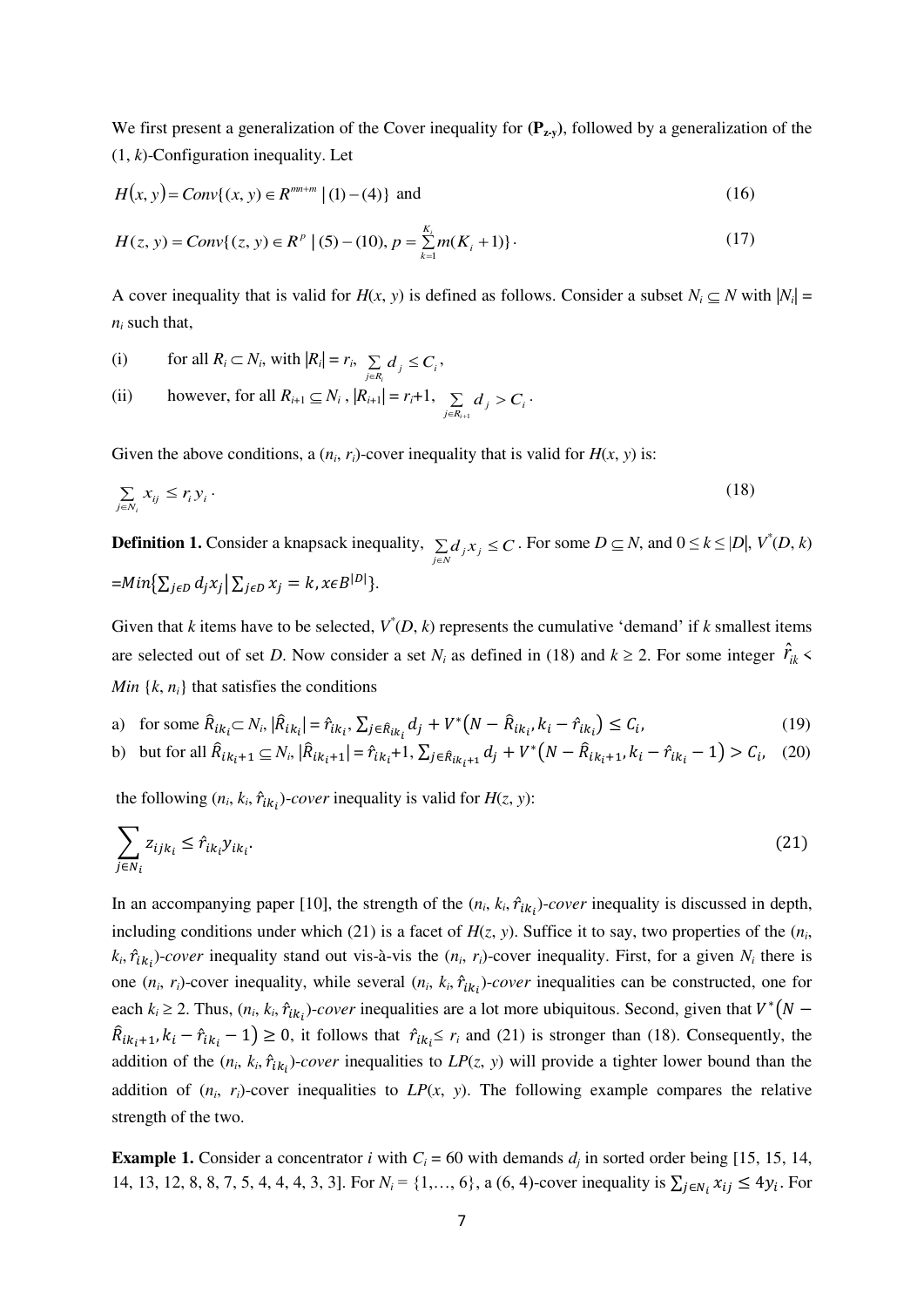a given  $N_i$ , several  $(n_i, k_i, \hat{r}_{ik_i})$ -*cover* distinct inequalities can be configured. Observe that since  $V^*(N - N_i, 4) = 14$ ,  $V^*(N - N_i, 5) = 18$  and  $V^*(N - N_i, 6) = 23$ , it follows that *i*)  $\sum_{j \in N_i} z_{ij8} \le 3y_{i8}$ and *ii*)  $\sum_{j \in N_i} z_{ij9} \le 2y_{i9}$ . Similarly, when  $N_i = \{1, ..., 4\}$ , then  $\sum_{j \in N_i} z_{ij8} \le 2y_{i8}$  and  $\sum_{j \in N_i} z_{ij9} \le$  $2y_{i9}$  are valid. We now illustrate possible solutions  $(z, y) \in LP(z, y)$  solutions that violate one or more of the  $(n_i, k_i, \hat{r}_{ik_i})$ -*cover* inequalities above. More importantly, the corresponding solution  $(x, k_i, \hat{r}_{ik_i})$  $y$ ) $\in L$ *P<sub>a</sub>*(*x*, *y*) satisfies all the pertinent (*n<sub>i</sub>*, *r<sub>i</sub>*)-cover inequalities. Consider the partial (*z, y*) solution: *y*<sub>*i*8</sub>  $= 0.5, z_{i3,8} = 0.1, z_{i4,8} = z_{i5,8} = z_{i6,8} = 0.5, z_{i11,8} = 0.4, z_{i12,8} = z_{i13,8} = z_{i14,8} = z_{i15,8} = 0.5, y_{i9} = 0.5, z_{i2,9} = 0.5$ 0.125,  $z_{i3.9} = z_{i4.9} = 0.5$ ,  $z_{i.9.9} = 0.375$ ,  $z_{i.10.9} = z_{i.11.9} = z_{i.12.9} = z_{i.13.9} = z_{i.14.9} = z_{i.15.9} = 0.5$ . Clearly, this LP solution satisfies (6)-(9). However inequalities, *i*)  $\sum_{j \in N_i} z_{ij8} \le 3y_{i8}$ , where  $N_i = \{1, ..., 6\}$  and *ii*)  $\sum_{j \in N_i} z_{ij9} \le 2y_{i9}$ , where  $N_i = \{1, ..., 4\}$ , are both violated. The corresponding  $(x, y) \in LP_a(x, y)$  is:  $y_i =$  $1, x_{i2} = 0.125, x_{i3} = 0.6, x_{i4} = 1.0, x_{i5} = x_{i6} = 0.5, x_{i9} = 0.375, x_{i10} = 0.5, x_{i11} = 0.9, x_{i12} = x_{i13} = x_{i14} = x_{i15} = 0.5$ 1.0. This solution satisfies the (6, 4)-cover inequality  $\sum_{j \in N_i} x_{ij} \le 4y_i$ , where  $N_i = \{1, ..., 6\}$ .

An additional point is worth noting about the  $(n_i, k_i, \hat{r}_{ik_i})$ -*cover* inequalities described above. First, a special case of the  $(n_i, k_i, \hat{r}_{ik_i})$ -*cover* inequality is when  $\hat{r}_{ik_i} = 0$ . In Example 1 above, observe that for  $N_i = \{ j \in \mathbb{N} : d_j \ge 23 \}, \quad \hat{r}_{i9} = 0, \text{ implying that } z_{ij9} = 0 \text{ for all } j \in \mathbb{N}_i. \text{ This is because, } V^*(N - N_i, 8) = 38.$ 

<u>and the contract of the contract of</u>

To identify a  $(n_i, k_i, \hat{r}_{ik_i})$ -cover inequality that a solution to the LP relaxation of  $(\mathbf{P}_{z,y})$  violates, the following separation heuristic is proposed. First, a  $i-k_i$  combination for which  $y_{ik_i} > 0$ , along with its support,  $S_{ik_i} = \{j \in N | z_{ijk_i} > 0\}$  such that  $|S_{ik_i}| = s_{ik_i}$  is identified. Next, items in  $S_{ik_i}$  are sorted in increasing order, in terms of the function value,  $g_j(y_{ik_i}, z_{ijk_i}, d_j) = (y_{ik} - z_{ijk} + 0.1)/d_j$ . This function captures the idea that larger the value of  $z_{ijk}$  and  $d_j$ , more preferred is it to include *j* in  $N_i$ . A linear search for  $N_i \subseteq S_{ik_i}$  begins with  $n_i = 2$ . In the first iteration, the most 'preferred' items 1 to  $n_i$  are chosen from  $S_{ik_i}$  and added to  $N_i$ . If (19) or (20) are not satisfied with  $\hat{r}_{ik_i} = n_i-1$ , then in the second iteration, items 2 to  $n_i+1$  are chosen. Thus, in each subsequent iteration *l*, items *l* to  $n_i+1-1$  are tested for (19) and (20) till  $n_i+1-1$  equals  $s_{ik_i}$ . When this occurs,  $n_i$  increments by 1 and the search continues. The search terminates when  $n_i = s_{ik_i}$ . Whenever both (19) and (20) are satisfied for a given  $N_i$ , then  $\hat{r}_{ik_i} = n_i-1$ . At this point the cover inequality (21) is lifted by expanding  $N_i$  to selectively include items in  $\{S_{ik_i}N_i\}$  in the following way. First, all items  $j \in \{S_{ik_i}N_i\}$  whose  $d_j \geq Max \{d_j | j \in N_i\}$  are included. Next, if for  $j \in \{S_{ik_i}N_i\}$  such that  $d_j \prec Max \{d_j | j \in N_i\}$ ,  $V^*(N_i, \hat{r}_{ik_i}) + d_j + V^*(S_{ik_i}N_i, k_i + \hat{r}_{ik_i} + 1)$  $> C_i$ , then *j* is included in  $N_i$ . After this lifting procedure, if the resulting cover inequality (21) is violated, it is added as a cut.

The (1, *k*)-Configuration inequality is a well-known inequality credited to Padberg [12] that is used to strengthen knapsack constraints. Since in this paper, *k* refers to cardinality, to avoid confusion, the same inequality is henceforth referred to as (1, *p*)-configuration inequality. For some concentrator *i*, let *N*<sub>*i*</sub> $\subset$ *N*, with  $|N_i| = n_i$  and  $q \in NN_i$ , be such that

$$
(i) \qquad \sum_{j \in N_i} d_j \le C_i,\tag{22}
$$

(ii) for all sets  $P \subseteq N_i$ , with  $|P| = p$  and  $2 \le p \le n_i$ ,  $\sum_{j \in P \cup q} d_j > C_i$ , but (23)

(iii) for all sets  $P(p-1)\subseteq N_i$ , with  $|P(p-1)| = p-1$ ,  $\sum_{j \in P(p-1)\cup q} d_j \le C_i$ . (24)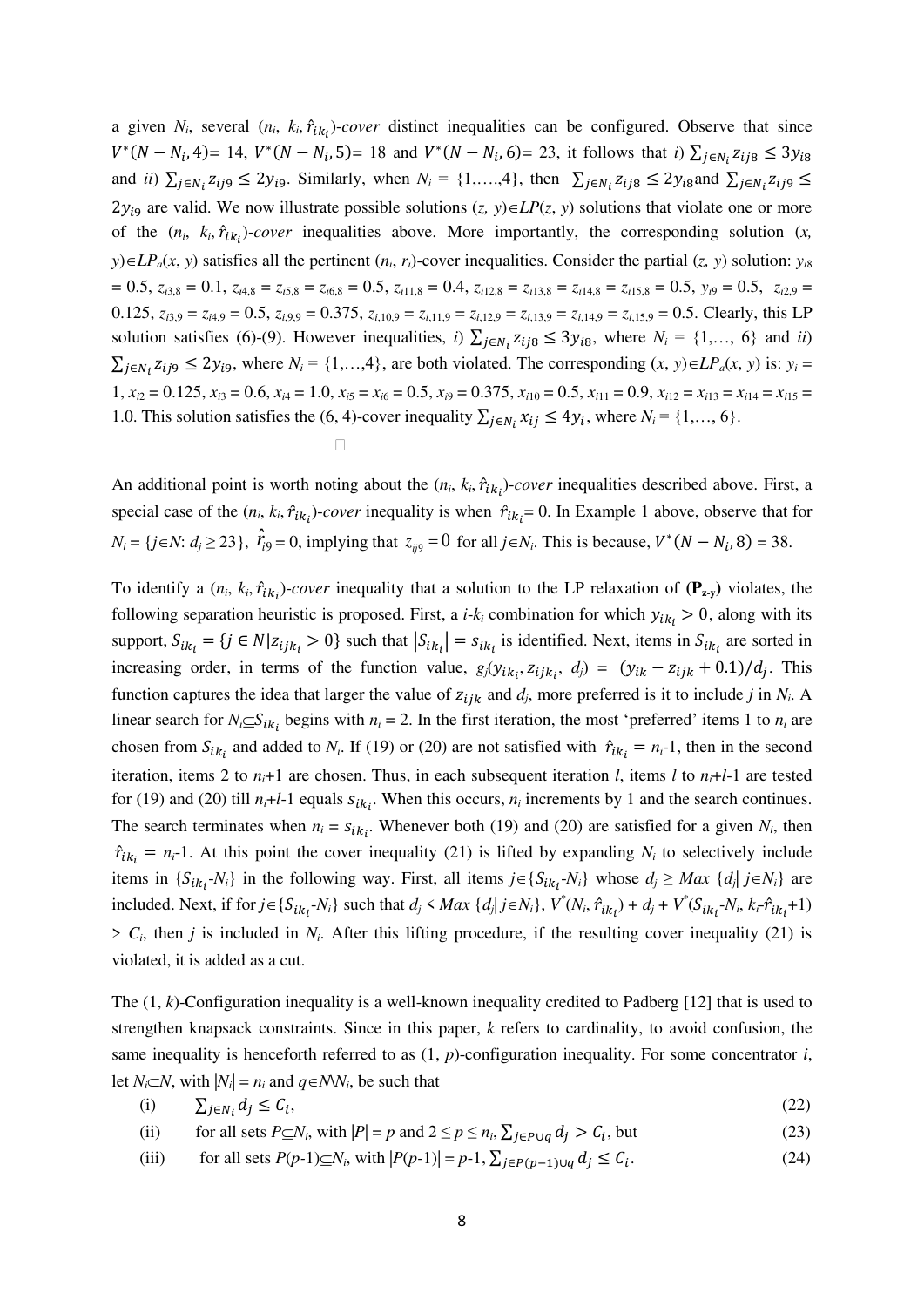For some  $R_{ik}(r_i) \subseteq N_i$ , with  $|R_{ik}(r_i)| = r_i$  satisfying  $p \le r_i \le n_i$ , the  $(1, p)$ -configuration inequality that is valid for  $H(x, y)$  is,

$$
(r_i - p + 1)x_{iq} + \sum_{j \in R_{ik}(r_i)} x_{ij} \le r_i y_i.
$$
 (25)

The (1, *p*)-configuration inequality (25) essentially enforces the condition that in the absence of *q*, concentrator *i* can accommodate all terminals in  $R_{ik}(r_i)$ . However, in the presence of terminal *q*, at most  $(p-1)$  terminals in  $R_k(r_i)$  can be accommodated. This inequality can be generalized into several inequalities by enforcing cardinality requirements in  $(P_{\mathbf{z} \cdot \mathbf{y}})$  as follows. For some terminal-cardinality combination *i*-*k*, consider  $N_i \subset N$  such that  $|N_i| = n_i \leq k$  and a  $q \in N$ - $N_i$  that satisfies

- i)  $\sum_{j \in N_i} d_j + V^*(N N_i, k n_i) \le C_i$  $(26)$
- ii) for every  $\hat{P}_k \subset N_i$ , with  $|\hat{P}_k| = \hat{p}_k$ ,  $\sum_{j \in \hat{P}_k \cup q} d_j + V^*(N \cdot \hat{P}_k q, k \cdot \hat{p}_k 1) > C_i$  $(27)$

iii) but for all 
$$
\hat{P}_k(\hat{p}_k - 1) \subset N_i
$$
,  $|\hat{P}_k(\hat{p}_k - 1)| = \hat{p}_k - 1$ ,  
\n
$$
\sum_{j \in \hat{P}_k(\hat{p}_k - 1) \cup q} d_j + V^*(N \cdot \hat{P}_k(\hat{p}_k - 1) - q, k \cdot \hat{p}_k) \le C_i.
$$
\n(28)

Given that (26), (27) and (28) are satisfied by  $N_i$  and  $q$ , for every  $R_{ik}(r_i) \subseteq N_i$  with  $\hat{p}_k \le r_i \le n_i$ , the following  $(1, \hat{p}_k)$ -configuration inequality is valid for  $H(z, y)$ :

$$
(r_i - \hat{p}_k + 1)z_{iqk} + \sum_{j \in R_{ik}(r_i)} z_{ijk} \le r_i y_{ik}.
$$
\n
$$
(29)
$$

The validity of (29) is established by the fact that all the following feasible solutions, i)  $y_{ik} = 0$  and  $z_{iik}$  $= 0$  for all  $j \in N$  satisfies (29), ii)  $y_{ik} = 1$ ,  $z_{ijk} = 1$ ,  $j \in R_{ik}(r_i)$ ,  $z_{iak} = 0$  satisfies (26) and therefore satisfies (29), and iii)  $y_{ik} = 1$ ,  $z_{ijk} = 1$  for  $j \in \hat{P}_k(\hat{p}_k - 1)$  for every  $\hat{P}_k(\hat{p}_k - 1) \subset N_i$  and  $z_{iqk} = 1$  satisfies (28) and therefore (29).

It is worth observing that since  $V^*(N \cdot \hat{P}_k - q, k \cdot \hat{p}_k - 1) \ge 0$ ,  $\hat{p}_k \le p$ . Alternately, with  $V^*(N - R_{ik}(r_i), k - 1)$  $r_i$ )  $\geq$  0, the  $r_i$  in (29) could be less than the  $r_i$  in (25). Thus, (29) dominates (25). Equally important, several distinct  $(1, \hat{p}_k)$ -configuration inequalities can be constructed from the same set  $R_{ik}(r_i) \cup q$ , one for each  $k \ge r_i$ . In [10], the details on conditions under which the  $(1, \hat{p}_k)$ -configuration inequality is a facet are discussed. The following example best illustrates the strength of the  $(1, \hat{p}_k)$ -configuration inequality vis-à-vis the (1, *p*)-configuration inequality.

**Example 2.** Consider a concentrator *i* with  $C_i = 60$  and terminal demands in sorted order as [22, 15, 15, 14, 14, 13, 12, 8, 8, 7, 5, 4, 4, 4, 3, 3]. For *N<sup>i</sup>* = {2,…,6} and *q* = 1, one (1, *p*)-configuration inequality is:  $2x_{i1}+x_{i3}+x_{i4}+x_{i5}+x_{i6} \le 4y_i$ , which after sequential lifting becomes  $2x_{i1}+x_{i2}+x_{i3}+x_{i4}+x_{i5}+x_{i6}+x_{i7} \le 4y_i$ . Automatically, the corresponding  $(1, \hat{p}_k)$ -configuration inequality for  $k = 4$  is,  $2z_{i1k} + z_{i2k} + z_{i3k} + z_{i4k} + z_{i5k} + z_{i6k} + z_{i7k} \le 4y_{ik}$ . In addition, for the same  $N_i$ , several more  $(1, \hat{p}_k)$ configuration inequalities can be obtained. For  $k = 6$ , the  $(1, \hat{p}_k)$ -configuration inequality is  $z_{i1k}+z_{i2k}+z_{i3k}+z_{i4k}+z_{i5k}+z_{i6k} \leq 3y_k$ , while for  $k=7$ , the lifted inequality is  $2z_{i1k}+z_{i2k}+z_{i2k}+z_{i3k}+z_{i6k}+z_{i6k}+z_{i7k} \leq 3y_k$  $3y_{ik}$ . The partial LP solution  $(z, y)$ :  $y_{i6} = 0.5$ ,  $z_{i2,6} = z_{i3,6} = 0.25$ ,  $z_{i4,6} = 0.5$ ,  $z_{i5,6} = 0.4$ ,  $z_{i6,6} = 0.5$ ,  $z_{i13,6} = 0.5$ 0.1,  $z_{i14,6} = z_{i15,6} = 0.5$ ,  $y_{i7} = 0.5$ ,  $z_{i1,7} = z_{i2,7} = 0.25$ ,  $z_{i5,7} = z_{i6,7} = z_{i12,7} = z_{i13,7} = z_{i14,7} = z_{i15,7} = 0.5$ , satisfies constraints (5)-(9). However, the  $(1, \hat{p}_k)$ -configuration inequalities listed above for  $k = 6$  and for  $k = 7$ , are both violated. At the same time, the  $(x, y)$  solution obtained by aggregating as described in (11) is:  $y_i = 1.0$ ,  $x_{i1} = 0.25$ ,  $x_{i2} = 0.5$ ,  $x_{i3} = 0.25$ ,  $x_{i4} = 0.5$ ,  $x_{i5} = 0.9$ ,  $x_{i6} = 1.0$ ,  $x_{i12} = 0.5$ ,  $x_{i13} = 0.6$ ,  $x_{i14} = x_{i15} = 0.5$ 1.0, which satisfies the (1, *p*)-configuration inequality listed above.

The separation heuristic proposed to identify violated  $(1, \hat{p}_k)$ -configuration inequalities is briefly described next. An *i*-*k* combination for which  $y_{ik} > 0$ , along with its support,  $S_{ik} = \{j \in N | z_{ijk} > 0\}$ such that  $|S_{ik}| = s_{ik} > k$  is first identified. The terminal *q* is obtained as  $d_q = Max$  { $d_j | j \in S_{ik}$ }. Let,  $R_{ik}$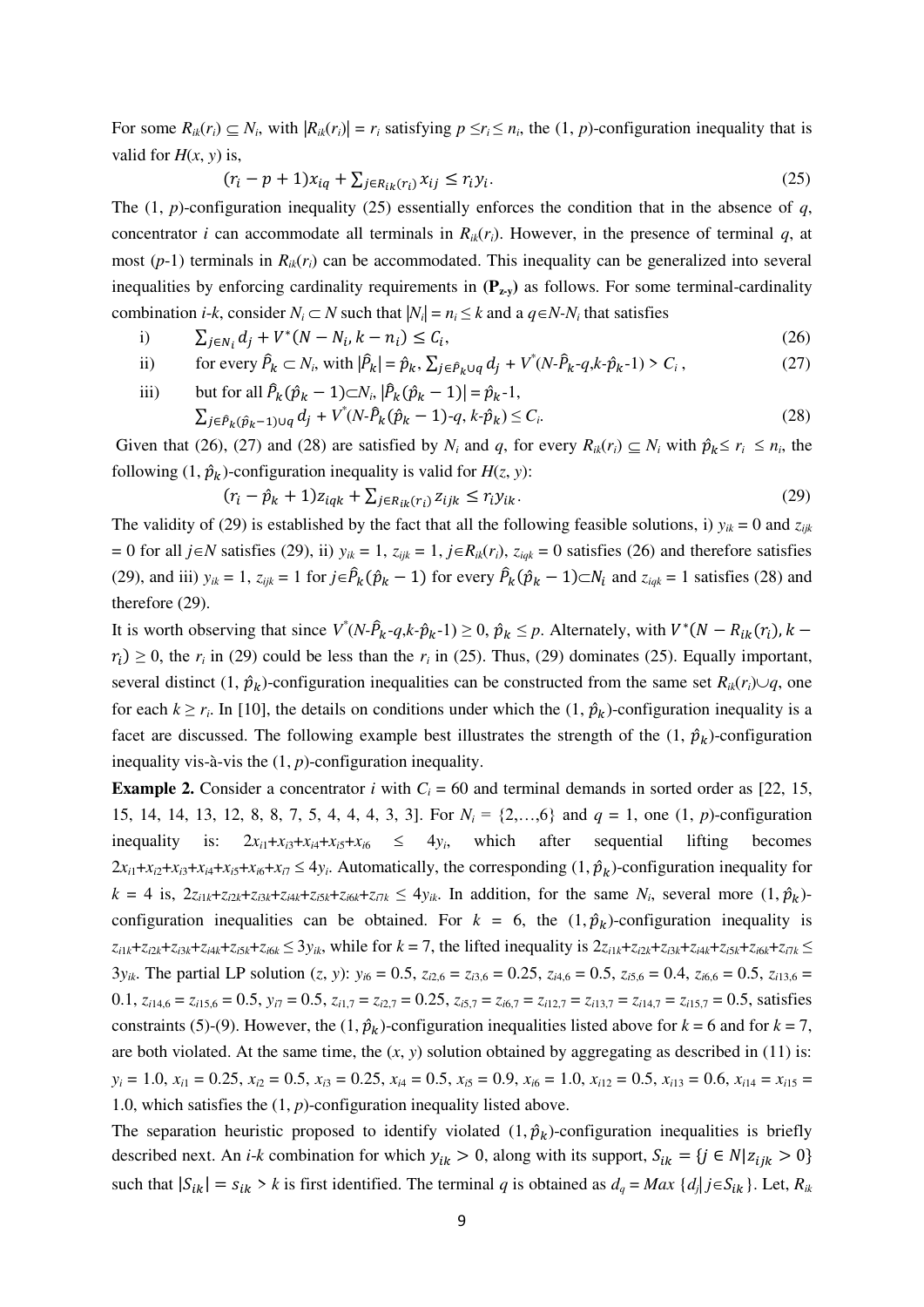$S_{ik}$ -*q*. The set *N<sub>i</sub>* and  $\hat{p}_k$  in (29) determined from  $R_{ik}$  as follows. First,  $R_{ik}$  sorted in increasing order, in terms of  $g_j(y_{ik_i}, z_{ijk_i}, d_j) = (y_{ik} - z_{ijk} + 0.1)/d_j$ . To obtain  $\hat{p}_k$ , the smallest subset  $R_{ik}(\hat{p}_k) \subset R_{ik}$ consisting of the first  $\hat{p}_k$  elements in  $R_{ik}$  that satisfy  $\sum_{j \in R_{ik}(\hat{p}_k)} d_j + V^*(N - R_{ik}(\hat{p}_k) - q, k - \hat{p}_k - \hat{p}_k)$ 1)> $C_i$ -*d<sub>q</sub>* is obtained. Having identified  $R_{ik}(\hat{p}_k)$ ,  $N_i = R_{ik}(\hat{p}_k)$ . Next,  $N_i$  is expanded to include those items  $j^* \in \{R_{ik} - R_{ik}(\hat{p}_k)\}\$  that satisfy  $V^*(N_i, \hat{p}_k - 1) + d_{j^*} + V^*(N - R_{ik}(\hat{p}_k - 1) - j^* - q, k - \hat{p}_k -$ 1) >  $C_i - d_q$ , as well as  $\sum_{j \in N_i} d_j + d_{j^*} + V^*(N - N_i - j^*, k - n_i - 1) \le C_i$ . Whenever this happens,  $N_i = N_i \cup j^*$  and  $n_i = n_i + 1$ . This process of expanding  $N_i$  continues till all items in  $\{R_{ik} - R_{ik}(\hat{p}_k)\}\$  have been explored or that  $n_i = k$ . Having obtained  $N_i$  and  $\hat{p}_k$ , several  $(1, \hat{p}_k)$ -configuration inequalities (29) can be constructed, each associated with a unique set  $R_{ik}(r_i) \subseteq N_i$ , for all  $\hat{p}_k \le r_i \le n_i$ , where  $|R_{ik}(r_i)| = r_i$ . Amongst these, those that the LP solution violates are added as cuts.

#### **3.2 2-Facility Cardinality Matching Inequality**

The 2-Facility Cardinality Matching inequality presented in this section is derived for the uncapacitated version of  $(\mathbf{P}_{\mathbf{z}\cdot\mathbf{v}})$ , i.e., one without knapsack constraints (7). Of course, by definition, this inequality is valid for  $(\mathbf{P}_{zv})$  as well, albeit weaker. However, as will be shown later, it can be lifted to become a strong inequality for  $(P_{\mathbf{z},v})$ , and the lifting procedure is quick. Intuitively, this inequality accounts for how terminals are assigned to concentrators (or facilities) in a way that the cardinalities associated with terminals are matched to that of concentrators.

A 2-Facility Cardinality Matching inequality is constructed around a pair of concentrators  $W = \{i_1, i_2\}$ and a set of 4 terminals  $H_q = \{j_{q1}, j_{q2}, j_{q3}, j_{q4}\}\.$  We now define a cardinality set for each  $i \in M$  to be in the range  $[k_i - r_{il}, k_i + r_{il}]$ . Ideally,  $k_i - r_{il} = 1$  and  $k_i + r_{il} = K_i$ . However, to ensure that the problem formulation does not become excessively large, the range of cardinality is shortened, wherein the values of  $r_{il}$  and  $r_{iu}$  are kept reasonably small while still ensuring that the optimal solution is revealed upon solving it. Further, for each  $i \in M$ ,  $k_i$  is determined such that when the LP relaxation of  $(\mathbf{P}_{z-y})$  is solved initially,  $0 \le y_{ik_i} \le 1$ . For  $i_1$  such a cardinality is denoted as  $k_1$ , while for  $i_2$  the same cardinality is referred to as  $k_2$ . Also, let  $k_{il} = k_i - r_{il}$  and  $k_{iu} = k_i + r_{iu}$ . The construction of the 2-Facility Cardinality Matching inequality begins by aggregating constraints in  $(6)$  over *i* and *k*, resulting in

$$
\sum_{i \in M} \sum_{j \in N} \sum_{k_i = k_{il}}^{k_{iu}} z_{ijk_i} = \sum_{i \in M} \sum_{k_i = k_{il}}^{k_{iu}} k_i y_{ik_i}.
$$
\n(30)

First, a set of *z* variables are selectively removed from left-hand-side of (30). They are: a)  $z_{ij_{q1}k_i}$  with *i*=*i*<sub>1</sub> and all  $k_{i_1}$  ≤  $k_{i_1}$  ≤  $k_1$  − 1, *i* = *i*<sub>2</sub> with  $k_2$  + 1 ≤  $k_{i_2}$  ≤  $k_{i_2}$ *u*, with *i*∈*M*-*W* and all  $k_{i}$  ≤  $k_{i}$  ≤  $k_{i}$ <sub>*u*</sub>, b)  $z_{i j_{q2} k_i}$  with  $i = i_2$  and all  $k_{i_2 l} \leq k_{i_2} \leq k_2$ ,  $i = i_1$  with  $k_1 \leq k_{i_1} \leq k_{i_1 u}$ , with  $i \in M$ -W and all  $k_{i l} \leq k_i \leq k_{i u}$ , c)  $z_{ij_{q3}k_i}$  with  $i=i_1$  and all  $k_{i_1l} \leq k_{i_1} \leq k_1-1$ ,  $i=i_2$  with  $k_{i_2l} \leq k_{i_2} \leq k_2$ , with  $i \in M-W$  and all  $k_{il} \leq k_i$  $\leq k_{iu}$ , d)  $z_{ij_{q4}k_i}$  with  $i=i_1$  and all  $k_1 \leq k_{i_1} \leq k_{i_1u}$ ,  $i=i_2$  with  $k_2+1 \leq k_{i_2} \leq k_{i_2u}$ , with  $i \in M-W$  and all  $k_{il} \leq k_i \leq k_{iu}$ . These missing *z* variables represent 'hidden' assignments. Next, the right-hand-side of (30) is modified wherein the coefficients of variables  $y_{i_1k_{i_1}}$  and  $y_{i_2k_{i_2}}$  are decreased by 1, for all  $k_{i_1} \leq k_{i_1} \leq k_{i_1} \leq k_{i_2} \leq k_{i_2} \leq k_{i_2} \leq k_{i_1}$ . Finally, a constant 1 is added to the right-hand-side. This results in the following 2-Facility Cardinality Matching inequality: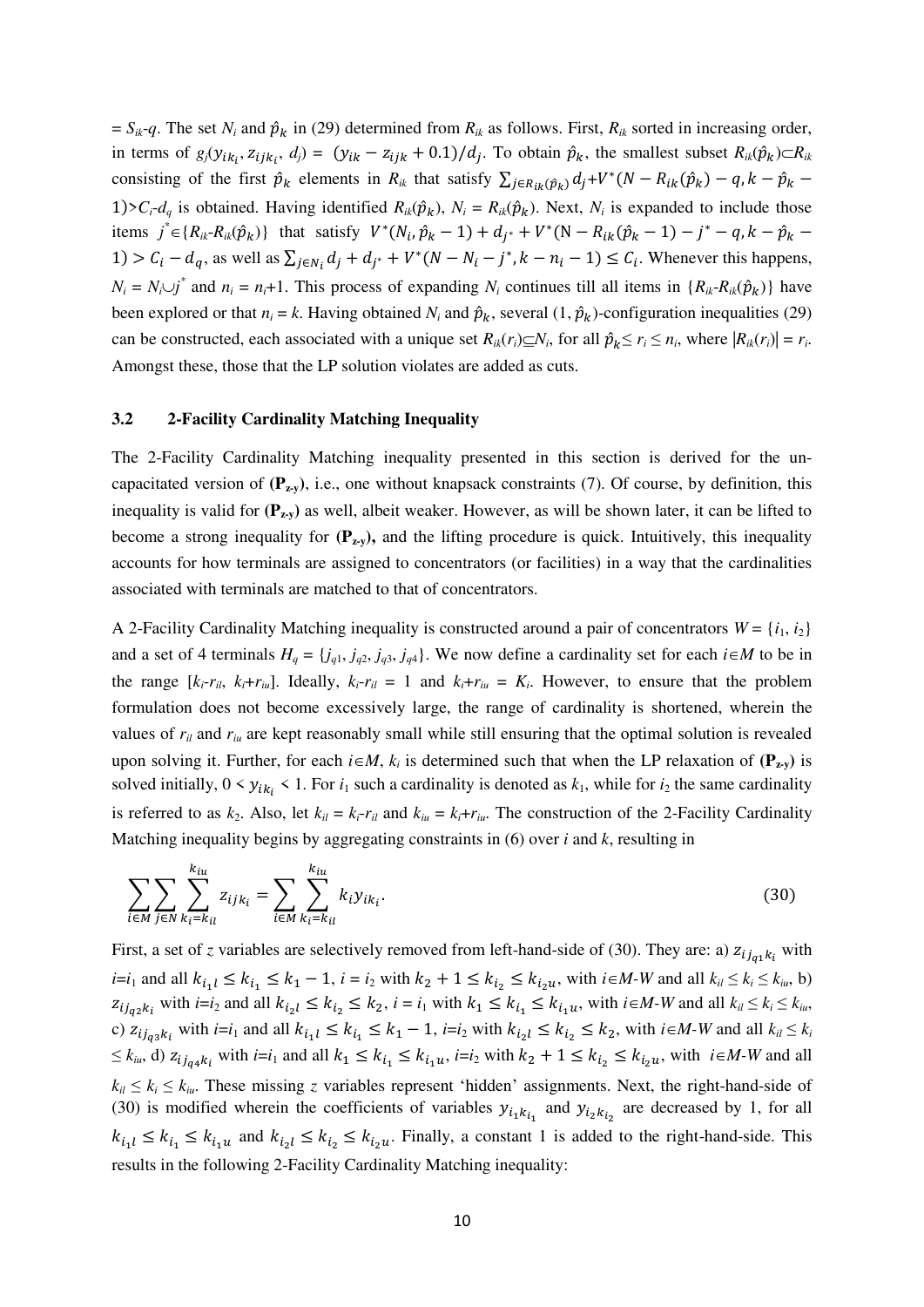$$
\sum_{j \in N - \{j_{q1}, j_{q3}\}}\sum_{k_{i1}=k_{i_1l}}^{k_1-1}z_{i_1jk_{i1}} + \sum_{j \in N - \{j_{q2}, j_{q4}\}}\sum_{k_{i_1=k_1}}^{k_{i_1u}}z_{i_1jk_{i1}} + \sum_{j \in N - \{j_{q2}, j_{q3}\}}\sum_{k_{i_2=k_{i_2l}}}^{k_2}z_{i_2jk_{i2}} + \sum_{\substack{k_{i_2u} \\ k_{i_1u}}} \sum_{k_{i_2=k_2+1}}^{k_{i_2u}}z_{i_2jk_{i2}} + \sum_{\substack{i \in M - W \\ k_{i_2u}}} \sum_{j \in \{N - H_q\}}^{k_{i_1u}}\sum_{k_{i2}=k_{i_l}}^{k_{i_1u}}z_{i_jk_i} + \sum_{\substack{k_{i_2u} \\ k_{i_2u}}} \sum_{k_{i_2=k_{i_2l}}}^{k_{i_2u}}z_{i_jk_i} + \sum_{\substack{k \in M - W \\ k_{i_2=k_{i_2l}}}}^{k_{i_2u}}z_{i_jk_i} + 1(31)
$$

Figure 1 below illustrates some of those hidden assignments.



**Figure 1. Illustration of hidden assignments in 2-Facility Cardinality Matching Inequality** 

**Proposition 1.** Given a pair of concentrators  $W = \{i_1, i_2\}$  whose respective, designated cardinalities  ${k_1, k_2}$ , a subset  $H_q = {j_{q1}, j_{q2}, j_{q3}, j_{q4}}$  of terminals whose assignments are hidden as described above, the 2-Facility Cardinality Matching inequality (31) is valid for  $H(z, y)$ .

**Proof:** We simply show that (31) is satisfied by all categories of feasible solutions to  $(\mathbf{P}_{z,y})$ .

Case I: Consider feasible solutions where no concentrator in *W* is used. Here, (31) reduces to  $\sum_{i \in M-W} \sum_{j \in \{N-H_q\}} \sum_{k_i=k_{i1}}^{k_{iu}} z_{ijk_i} \le \sum_{i \in M-W} \sum_{k_i=k_{i1}}^{k_{iu}} k_i y_{ik_i} + 1$ . Due to (6), (8) and (9), all such feasible solutions satisfy it.

Case II: Consider feasible solutions in which  $y_{i_1 k_{i_1}} = y_{i_2 k_{i_2}} = 1$ , where  $k_{i_1} \leq k_{i_1} \leq k_{i_1} - 1$  and  $k_2 + 1 \leq k_{i_2}$  $\leq$  *k*<sub>i2*u*</sub>. Observe that in this instance, all possible assignments of  $j_{q1}$  is hidden. Hence, the left-hand-side value of (31) is at most  $n-1$ , with  $n-k_{i1}-k_{i2}$  terminals assigned to concentrators in *M-W*. The right-handside is  $(k_{i1}-1)+(k_{i2}-1)+(n-k_{i1}-k_{i2})+1 = n-1$ . Hence, (31) is satisfied.

Case III: Consider instances where  $y_{i_1} k_{i_1} = y_{i_2} k_{i_2} = 1$ , with  $k_1 \le k_{i_1} \le k_{i_1}$  and  $k_{i_2} \le k_{i_2} \le k_2$ . Here, all *z* variables that describe the assignment of  $j_{q2}$  to any concentrator is missing. Therefore, here as well,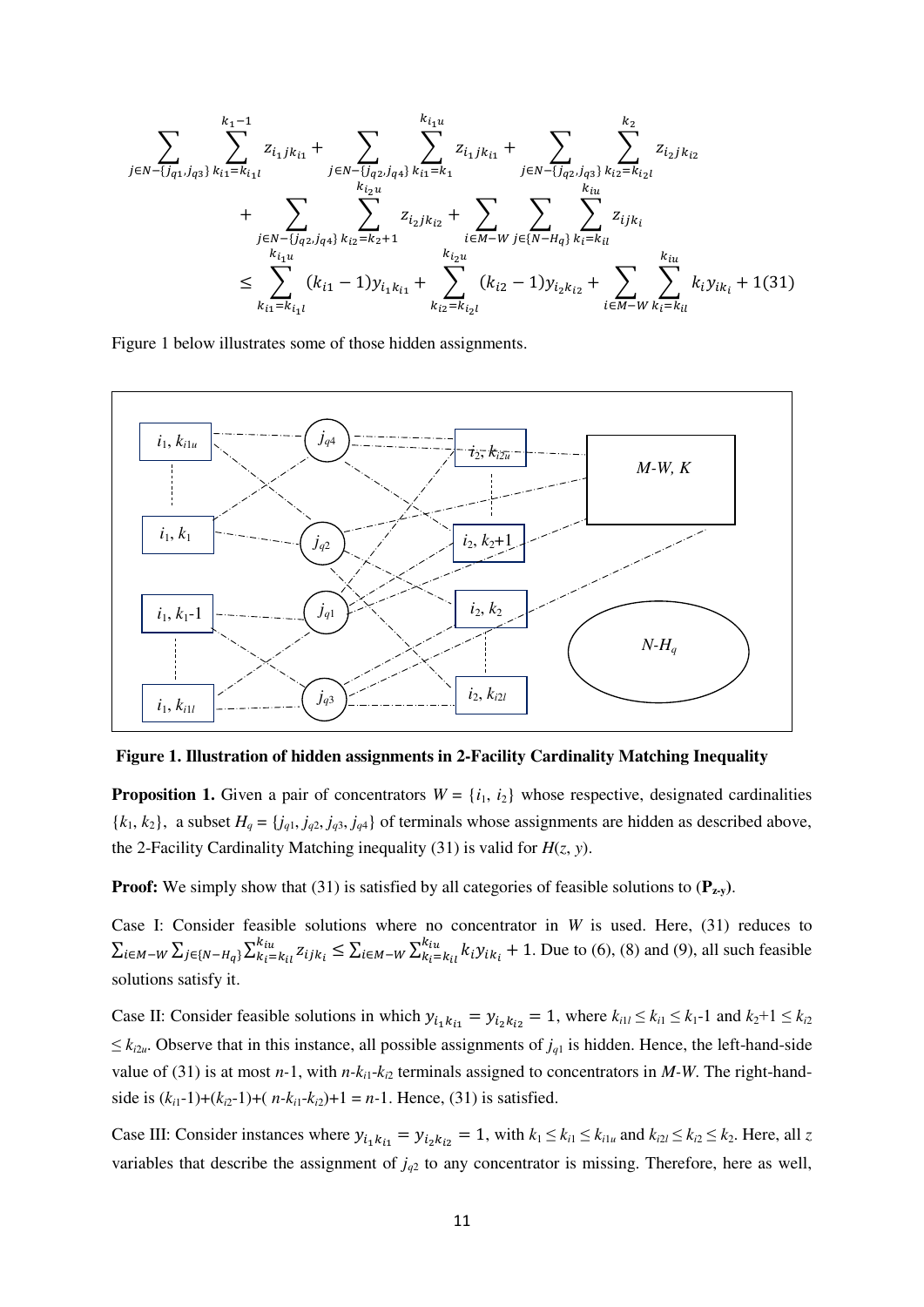the left-hand-side value of (31) is at most *n*-1, while the right-hand-side is  $(k_{i1}-1)+(k_{i2}-1)+(n-k_{i1}-k_{i2})+1$  $= n-1$ . Therefore, (31) is satisfied.

Case IV: Consider the case of  $y_{i_1 k_{i1}} = y_{i_2 k_{i2}} = 1$ , with  $k_{i1} \le k_{i1} \le k_{i1} - 1$  and  $k_{i2} \le k_{i2} \le k_2$ . Here,  $j_{q3}$  is the terminal whose assignment is missing and therefore the left-hand-side of (31) is at most *n-*1. However, as with Case II and Case III, the right-hand-side of (31) will still be  $(k_{i1}-1)+(k_{i2}-1)+(n-k_{i1}-1)$  $k_{i2}$ )+1 = *n*-1 and therefore satisfy (31).

Case V: The next case is when  $y_{i_1} k_{i_1} = y_{i_2} k_{i_2} = 1$ , with  $k_1 \le k_{i_1} \le k_{i_1}$  and  $k_2 + 1 \le k_{i_2} \le k_{i_2}$ . Here,  $j_{q4}$  is the terminal whose assignment is missing and therefore the left-hand-side of (31) is at most *n-*1, while the right-hand-side will be equal to *n-*1 and therefore (31) is satisfied.

Case VI: The last possible case is when exactly either  $y_{i_1 k_{i_1}} = 1$  or  $y_{i_2 k_{i_2}} = 1$ , not both. Observe that in this case, regardless of the value of  $k_i$ <sup>1</sup> or  $k_i$ <sup>2</sup>, the assignment of exactly two terminals in  $H_q$  are hidden. For instance, when  $y_{i_1} k_{i_1} = 1$  with  $k_{i_1} \leq k_1 \leq k_1$ -1, then the assignment of  $j_{q_1}$  and  $j_{q_2}$  are hidden, while if  $k_1 \le k_{i1} \le k_{i1u}$  then the assignment of  $j_{q2}$  and  $j_{q4}$  are hidden. When  $y_{i_2k_{i2}} = 1$ , then if  $k_{i2l} \leq k_{i2} \leq k_2$ , then the assignment of  $j_{q2}$  and  $j_{q3}$  are hidden, while if  $k_2+1 \leq k_{i2} \leq k_{i2u}$ , then the assignment of  $j_{q1}$  and  $j_{q4}$  are hidden. Thus, in all such instances the left-hand-side is at most *n*-2, while the right-hand-side is *n*. Hence (31) is satisfied.

$$
\mathcal{L}^{\mathcal{L}}(\mathcal{L}^{\mathcal{L}}(\mathcal{L}^{\mathcal{L}}(\mathcal{L}^{\mathcal{L}}(\mathcal{L}^{\mathcal{L}}(\mathcal{L}^{\mathcal{L}}(\mathcal{L}^{\mathcal{L}}(\mathcal{L}^{\mathcal{L}}(\mathcal{L}^{\mathcal{L}}(\mathcal{L}^{\mathcal{L}}(\mathcal{L}^{\mathcal{L}}(\mathcal{L}^{\mathcal{L}}(\mathcal{L}^{\mathcal{L}}(\mathcal{L}^{\mathcal{L}}(\mathcal{L}^{\mathcal{L}}(\mathcal{L}^{\mathcal{L}}(\mathcal{L}^{\mathcal{L}}(\mathcal{L}^{\mathcal{L}}(\mathcal{L}^{\mathcal{L}}(\mathcal{L}^{\mathcal{L}}(\mathcal{L}^{\mathcal{L}}(\mathcal{L}^{\mathcal{L}}(\mathcal{L}^{\mathcal{L}}(\mathcal{L}^{\mathcal{L}}(\mathcal{L}^{\mathcal{L}}(\mathcal{L}^{\mathcal{L}}(\mathcal{L}^{\mathcal{L}}(\mathcal{L}^{\mathcal{L}}(\mathcal{L}^{\mathcal{L}}(\mathcal{L}^{\mathcal{L}}(\mathcal{L}^{\mathcal{L}}(\mathcal{L}^{\mathcal{L}}(\mathcal{L}^{\mathcal{L}}(\mathcal{L}^{\mathcal{L}}(\mathcal{L}^{\mathcal{L}}(\mathcal{L}^{\mathcal{L}}(\mathcal{L}^{\mathcal{L}}(\mathcal{L}^{\mathcal{L}}(\mathcal{L}^{\mathcal{L}}(\mathcal{L}^{\mathcal{L}}(\mathcal{L}^{\mathcal{L}}(\mathcal{L}^{\mathcal{L}}(\mathcal{L}^{\mathcal{L}}(\mathcal{L}^{\mathcal{L}}(\mathcal{L}^{\mathcal{L}}(\mathcal{L}^{\mathcal{L}}(\mathcal{L}^{\mathcal{L}}(\mathcal{L}^{\mathcal{L}}(\mathcal{L}^{\mathcal{L}}(\mathcal{L}^{\mathcal{L}}(\mathcal{L}^{\mathcal{L}}(\mathcal{L}^{\mathcal{L}}(\mathcal{L}^{\mathcal{L}}(\mathcal{L}^{\mathcal{L}}(\mathcal{L}^{\mathcal{L}}(\mathcal{L}^{\mathcal{L}}(\mathcal{L}^{\mathcal{L}}(\mathcal{L}^{\mathcal{L}}(\mathcal{L}
$$

**Example 3.** Consider the problem instance  $-W = \{i_1, i_2\}$ ,  $k_1 = 3$ ,  $k_2 = 3$ ,  $k_{i1l} = 1$ ,  $k_{i1u} = 4$ ,  $k_{i2l} = 2$ ,  $k_{i2u} =$ 5,  $H_q = \{j_{q1}, j_{q2}, j_{q3}, j_{q4}\} = \{2, 3, 4, 5\}$ . The partial LP solution that satisfies the un-capacitated version of  $(\mathbf{P}_{\mathbf{z}\cdot\mathbf{y}})$  is:  $y_{i_1,3} = y_{i_1,2} = y_{i_2,3} = y_{i_2,4} = 0.5$ ,  $z_{i_1,2,3} = z_{i_1,4,3} = z_{i_1,3,2} = z_{i_1,5,2} = z_{i_1,1,3} = 0.5$ ,  $z_{i_2,1,4} =$ 

 $z_{i_2,3,4} = z_{i_2,4,4} = z_{i_2,6,4} = z_{i_2,2,3} = z_{i_2,5,3} = z_{i_2,6,3} = 0.5$ . This partial solution is illustrated in Figure 3 below. Observe that this solution satisfies constraints (5), (6), (8) and (9). However, it violates the 2- Facility Cardinality Matching inequality where only the variables that are not zero are listed below:

$$
z_{i_1 1,3} + z_{i_1,2,3} + z_{i_1,4,3} + z_{i_1,3,2} + z_{i_1,5,2} + z_{i_2,1,4} + z_{i_2,3,4} + z_{i_2,4,4} + z_{i_2,6,4} + z_{i_2,2,3} + z_{i_2,5,3} + z_{i_2,6,3}
$$
  
+ 
$$
\sum_{i \in M-W} \sum_{j \in \{N-H_q\}} \sum_{k_i=k_{ii}}^{k_{iii}} z_{ijk_i}
$$
  

$$
\leq 2y_{i_{1},3} + y_{i_{1}2} + 2y_{i_{2}3} + 3y_{i_{2}4} + \sum_{i \in M-W} \sum_{k_i=k_{ii}}^{k_{iu}} k_i y_{ik_i} + 1.
$$
 (32)

It is clear from Figure 2 below that the fractional solution listed above violates (32) by 1.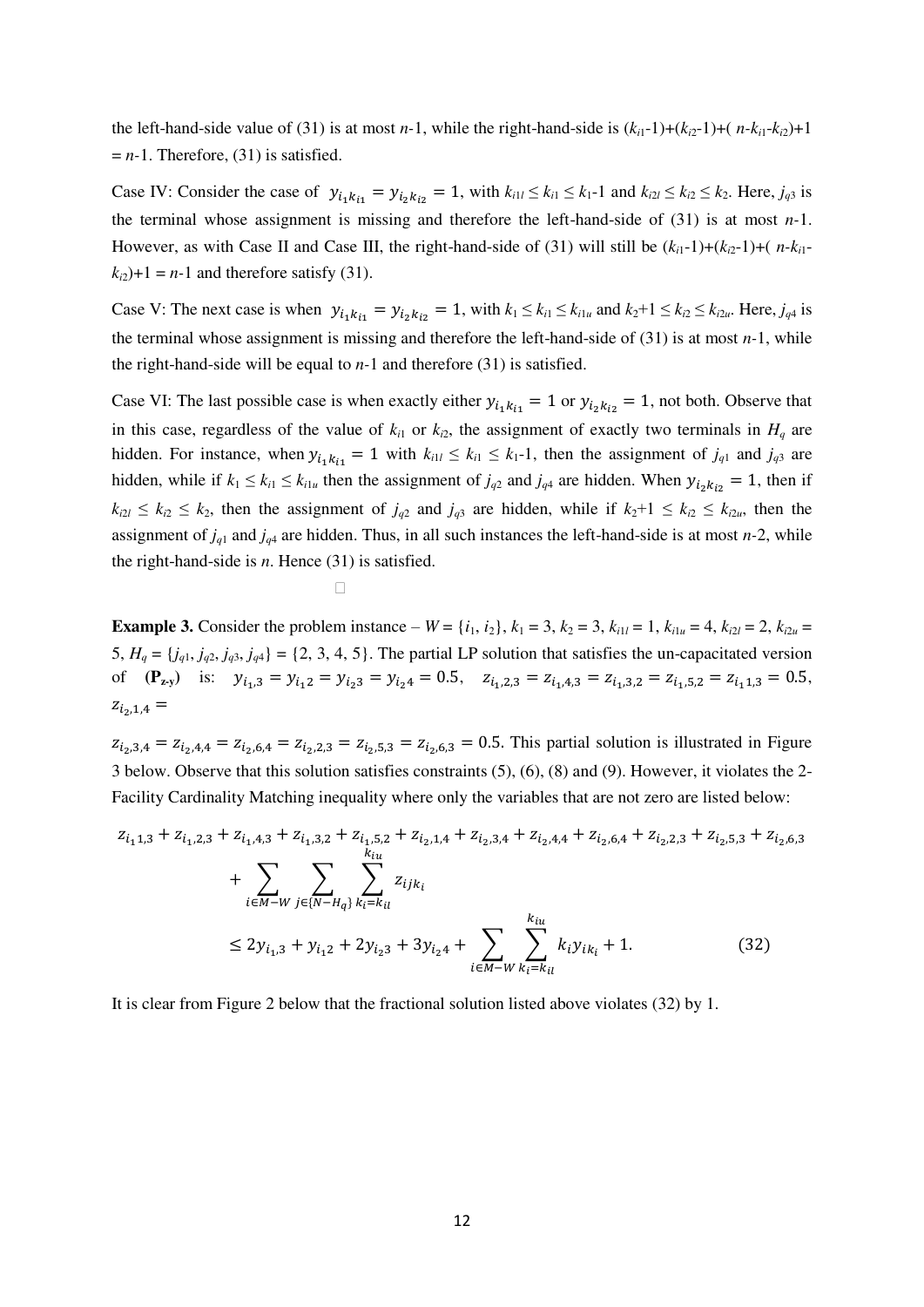In an accompanying paper [10], we describe in detail the strength of the 2-Facility Cardinality Matching inequality. In that paper we show that the 2-Facility Cardinality Matching inequality is a



facet of the polytope defined by the convex hull of all feasible solutions to the un-capacitated version of  $(P_{2y}$ ). In addition, we show that for the special case of  $m = 2$ , the 2-Facility Cardinality Matching inequalities, along with constraints (5), (7), (8) and (9), completely describe the convex hull of all feasible solutions to the un-capacitated version of  $(\mathbf{P}_{\mathbf{z}\cdot\mathbf{y}})$ .

### **Figure 2. Illustration of Example 3.**

While the 2-Facility Cardinality Matching inequality is a non-trivial facet of the polytope defined by the feasible solutions of the un-capacitated version of  $(P_{\mathbf{z},y})$ , it need not be so for the polytope associated with  $(\mathbf{P}_{\mathbf{z}\cdot\mathbf{v}})$ . This is due to the presence of knapsack constraints (7). The inequality (31) can be strengthened by using a sequential lifting procedure on the missing *z* variables in it. We now briefly describe a heuristic procedure. Let  $z^c = \{z_{ijk_i} | i \in M, j \in N, k_{il} \le k_i \le k_{iu}\}\$  denote the complete *z* variable set, while  $z^r$  denote the restricted variable set of *z* variables that appear in (31). Specifically,  $z^r$  is obtained by removing from  $z^c$  those *z* variables that correspond to hidden assignments of terminals in  $H_q$ . In (31), the coefficients of variables belonging to  $\{z^c - z^r\}$  are currently zero. The effort in the lifting procedure is to increase sequentially their coefficients to a positive value, while still ensuring that the inequality remains valid.

Let  $U_z$  denote the index set of all *z* variables in  $\{z^c - z^r\}$ , while  $V_z \subseteq U_z$  represents those whose coefficients have already been considered for lifting. At stage *l* of the sequential lifting procedure, the coefficient of  $z_{ijk_i}(l)$  for  $l \in \{U_z - V_z\}$  is attempted to be lifted by solving the optimization problem: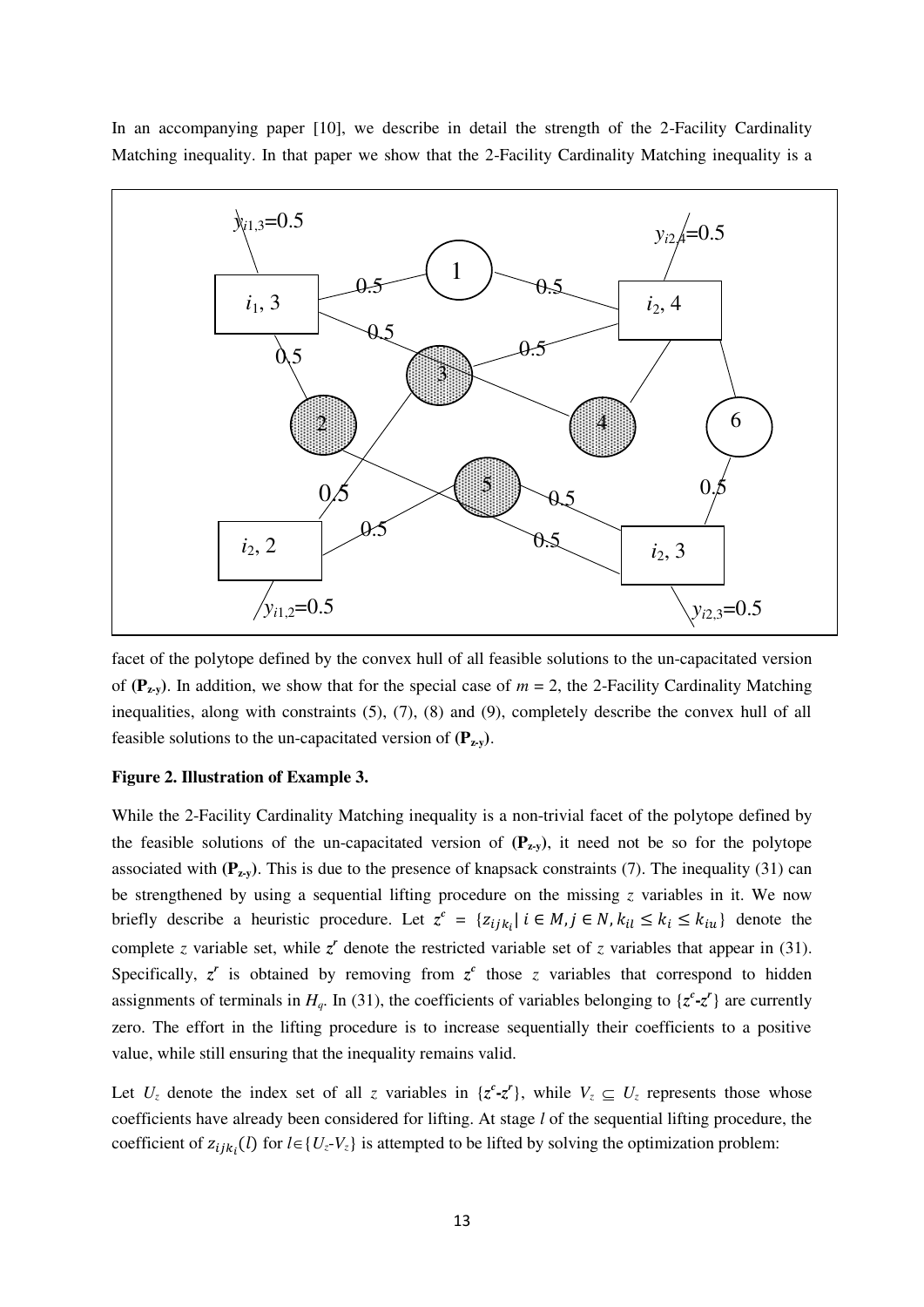$$
\pi_{ijk_i}(l) = Min \{1 + \Sigma \pi_{yc} y^c - \Sigma z^r - \Sigma \pi(V_z) z_r(V_z) | (5^{\leq}), (6), (7), (8), (9), z_{ijk_i}(l) = 1, z_{ijk_i}(s) = 0, \forall s \in \{U_z - V_z\} \}.
$$
\n(33)

In (33),  $(1+\sum_{x} \pi_{y} c)^c$  represents the right-hand-side of (31),  $\Sigma z^r$  the left-hand-side of (31),  $\pi_r(V_z)$  the lifted coefficients of variables in  $V_z$  till iteration *l*-1, and (5<sup>≤</sup>) represents (5) in  $\leq$  form. To begin with, note that by using  $(5^{\le})$  instead of  $(5)$ , a relaxation is solved in  $(33)$ . Further, if  $(33)$  is infeasible, i.e.  $\pi_{ijk_i}(l) = \infty$ , then it implies that  $z_{ijk_i}(l) = 0$ . If (33) is feasible, then  $\pi_{ijk_i}(l) \ge 0$ , implying that  $\Sigma z^r + \Sigma \pi_r(V_z) z_r(V_z) \leq 1 + \Sigma \pi_{yc} y^c$ , ensuring that the lifted inequality is still valid. Further, at optimality it is ensured that  $\Sigma z^r + \Sigma \pi_r(V_z) z_r(V_z) + \pi_{ijk_i}(l) = 1 + \Sigma \pi_{yc} y^c$  and therefore the resulting inequality is a facet of the polytope that now includes  $z_{ijk_i}(l)$ .

The determination of coefficients  $\pi_{ijk}(l)$  falls into three broad categories: i) those in which  $i \in M$ -W and  $j \in H_q$ , ii)  $i = i_1$ , and iii)  $i = i_2$ . Consider first the case of  $i \in M$ -W and  $j_q \in H_q$ . Suppose that exists a set  $S_i(k_i-1) \subset N-H_q$ , where  $|S_i(k_i-1)| = k_i-1$ , which along with  $j_q$  can be feasibly assigned to *i*. Without loss of generality, let  $k_{i1} \le k_{i2}$ . Now suppose as well that there exists a set  $S_{i1}(k_{i1}) \subseteq \{N-H_q-S_i(k_i-1)\}$ that can be feasibly assigned to  $i_1$ , then such an assignment solves (33) with  $\pi_{i j_q k_i}(l) = 0$ . If no feasible assignment with  $\pi_{i_j} k_i(l) = 0$  exists,  $a_j a(a) \in \{H_q \neq j_q\}$  is chosen to be assigned to either *i* or to  $i_1$ . That is, either  $S_i(k_i-2) \subset N-H_q$  along with  $j_q$  and  $j_q(a)$  are all assigned to i while  $S_{i1}(k_{i1}) \subseteq \{N-H_q\}$  $S_i(k_i-2)$  are assigned to  $i_1$ , or that  $S_i(k_i-1) \subset N$ -H<sub>a</sub> along with  $j_a$  are assigned to i while  $S_{i1}(k_{i1}-1) \subseteq \{N-1\}$  $H_q$ -S<sub>i</sub>( $k_i$ -1)} along with  $j_q(a)$  are assigned to  $i_1$ . If either of these two assignments are feasible, then the optimal value  $\pi_{i_j q k_i}(l) = 1$ . If no feasible solution to (33) exists with the assignment of  $j_q(a)$  to either *i* or  $i_1$  then the possibility of a solution that involves assigning a  $\{j_q(a), j_q(b)\}\in \{H_q \cdot j_q\}$  to either *i* or  $i_1$ , while satisfying (5<sup>≤</sup>), (7), (8) and (9), is explored. If such a solution is feasible, then  $\pi_{ij_qk_i}(l) = 2$ . However, if no such feasible solution exists, then the possibility of assigning all three remaining terminals in  $\{H_q \text{-} j_q\}$  to either *i* or *i<sub>i</sub>*, while satisfying (5<sup>≤</sup>), (7), (8) and (9), is explored. If such a feasible solution exists, then  $\pi_{ij_qk_l}(l) = 3$ , otherwise  $\pi_{ij_qk_l}(l) = \infty$  (i.e.,  $z_{ij_qk_l}(l) = 0$ ). Clearly, the determination of  $\pi_{i_j q k_i}(l)$  involves solving a Bin Packing problem consisting of two 'bins', *i* and  $i_1$ , which is NP-Hard. Therefore, we propose solving a relaxation of (33) wherein the two bins are combined to a single bin with a capacity of  $(C_i + C_{i_1})$ . The respective cardinality requirements of *i* and  $i_1$  are still maintained at  $k_i$  and  $k_{i1}$ , respectively. This relaxed problem is easy to solve. It provides a lower bound value of  $\bar{\pi}_{ij_qk_i}(l)$  on  $\pi_{ij_qk_i}(l)$ .

Consider next the case where  $i = i_1$ . This consists of two sub-cases: a)  $k_{i1} \leq k_{i1} \leq k_1$ -1, and b)  $k_1 \leq k_{i1} \leq$  $k_{i1u}$ . When  $k_{i11} \leq k_{i1} \leq k_1-1$ , the variables whose coefficients to be lifted are  $z_{i_1j_{a2}k_{i1}}(l)$  and  $z_{i_1j_{a4}k_{i1}}(l)$ . Consider first the determination of  $\pi_{i_1j_{q2}k_{i1}}(l)$ . It is worth observing here that if there exists a set  $S_{i1}(k_{i1}-1) \subset N$ - $\{j_{q2}, j_{q4}\}$  with  $|S_{i1}(k_{i1}-1)| = k_{i1}-1$ , that along with  $j_{q2}$  can be feasibly assigned to  $i_1$ , and at the same time a set  $S_i(z(k_{i2l}) \subseteq N-S_i(k_{i1}-1)-\{j_{q1}, j_{q2}, j_{q4}\}\)$  can be feasibly assigned to  $i_2$ , then  $\pi_{i_1j_2,k_{i_1}}(l) = 0$ . If no such feasible solution exists, then  $\pi_{i_1j_2,k_{i_1}}(l) = 1$  if there exists a set  $S_{i_1}(k_{i_1}-2)$  $\subset N$ -{*j<sub>q2</sub>*, *j<sub>q4</sub>*}, which along with *j<sub>q2</sub>* and *j<sub>q4</sub>* can be feasibly assigned to *i*<sub>1</sub>, while at the same time  $S_{i2}(k_{i2l}) \subseteq N-S_{i1}(k_{i1}-1)-\{j_{q1}, j_{q2}, j_{q4}\}\)$  can be feasibly assigned to  $i_2$ . If even this assignment is not possible then  $\pi_{i_1j_{\alpha_2}k_{i_1}}(l) = \infty$ . Here as well, the determination of  $\pi_{i_1j_{\alpha_2}k_{i_1}}(l)$  involves solving a 2-Bin Packing problem with the two bins being  $i_1$  and  $i_2$ . Therefore, a relaxation is solved by combining the two bins with a capacity of  $(C_{i_1} + C_{i_2})$  and obtaining  $\bar{\pi}_{i_1 j_{q2} k_{i_1}}(l)$ . The lower bound  $\bar{\pi}_{i_1 j_{q4} k_{i_1}}(l)$  is obtained the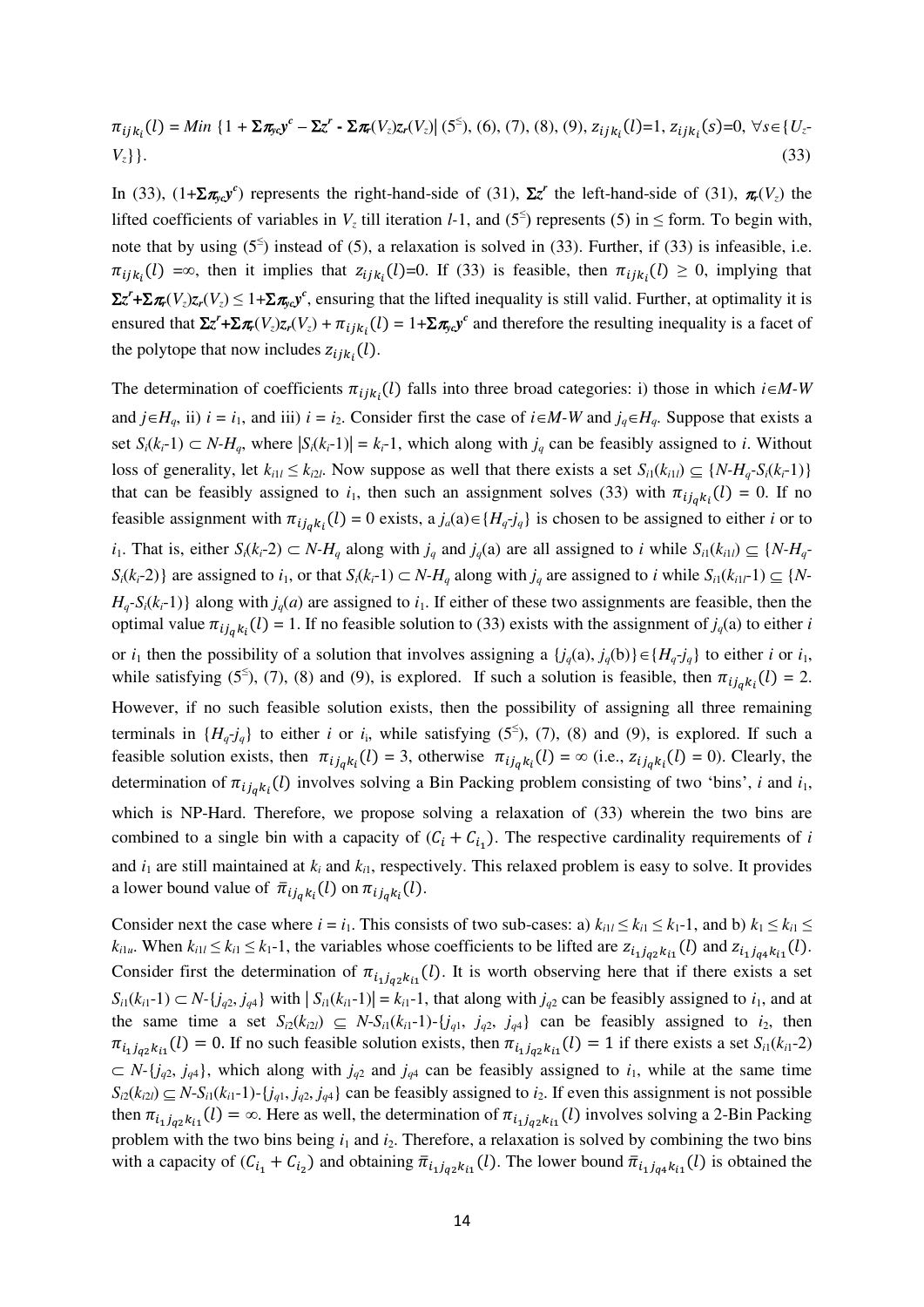same way. For the case in which  $k_1 \leq k_{i1} \leq k_{i1u}$ , the assignments of  $j_{q1}$  and  $j_{q3}$  are missing. Here as well, the lower bound values of  $\bar{\pi}_{i_1j_{a1}k_{i1}}(l)$  and  $\bar{\pi}_{i_1j_{a3}k_{i1}}(l)$  are obtained in the same way, with them taking values of either 0, 1 or  $\infty$ . This same approach can be replicated for the case of  $i = i_2$  with  $\bar{\pi}_{i_2 j k_{i_2}}(l)$  taking on possible values of 0, 1 or  $\infty$ .

The separation heuristic employed to identify a 2-Facility Cardinality Matching inequality (31) that the current LP solution violates is as follows. First, a pair  $W = \{i_1, i_2\}$  with respective cardinalities  $k_1$ and  $k_2$  is identified such that  $0 \le y_{i_1k_1} \le 1$  and  $0 \le y_{i_2k_2} \le 1$ . In addition,  $0 \le y_{i_1k_1-1} \le 1$  and  $0 \le$  $y_{i_2k_2+1}$  < 1. Given this, for each  $j \in N$ , the sum  $SUM_{q_1}(j) = \sum_{k_{i_1}}^{k_1-1} z_{i_1} j_{k_{i_1}}$  $\sum_{k_{i_1} = k_{i_1}l}^{k_1 - 1} z_{i_1 j k_{i_1}} + \sum_{k_{i_2} = k_2 + 1}^{k_{i_2}u} z_{i_2 j k_{i_2}}$  $k_{i_2} = k_2 + 1 \frac{z_{i_2}}{k_2} +$  $\sum_{i \in M} \sum_{k=k_{i}}^{k_{i}u} z_{ijk}$  is computed, followed by  $MINSUM_{q1} = Min_{j \in N} \{SUM_{q1}(j)\}$ . Terminal  $j_{q1}$  is the designated terminal that corresponds to  $MINSUM_{q1}$ . Clearly,  $MINSUM_{q1} = 0$  implies that the assignment of  $j_{q1}$  is hidden from  $(i_1, k_{i_1})$  for  $k_{i_1} \le k_{i_1} \le k_1 - 1$ ,  $(i_2, k_{i_2})$  for  $k_2 + 1 \le k_{i_2} \le k_{i_2}$  and  $(i, k_i)$  for all  $i \in M-W$  and all cardinalities. Similarly,  $SUM_{q2}(j) = \sum_{k_{i_1}=k_1}^{k_{i_1}u} z_{i_1jk_{i_1}}$  $\frac{k_{i_1u}}{k_{i_1} = k_1} z_{i_1jk_{i_1}} + \sum_{k_{i_2} = k_{i_2l}}^{k_2} z_{i_2jk_{i_2}}$  $\sum_{i_2=k_{i_2l}}^{k_2} z_{i_2jk_{i_2}} +$  $\sum_{i \in M-W} \sum_{k=k_{i}l}^{k_{i}u} z_{ijk}$ , followed by  $MINSUM_{q2} = Min_{j \in N} \{SUM_{q2}(j)\}$  determines  $j_{q2}$ . To determine  $j_{q3}$ , the sum used is  $SUM_{q3}(j) = \sum_{k_{i_1} = k_{i_1}l}^{k_1 - 1} z_{i_1 j k_{i_1}}$  $\sum_{k_{i_1}=k_{i_1}l}^{k_1-1} z_{i_1jk_{i_1}} + \sum_{k_{i_2}=k_{i_2}l}^{k_2} z_{i_2jk_{i_2}}$  $\sum_{k_{i_2}=k_{i_2}i}^{k_2} z_{i_2jk_{i_2}} + \sum_{i \in M-W} \sum_{k=k_{i}i}^{k_{i}i} z_{ijk}$ , with  $j_{q3}$ corresponding to  $MINSUM_{q3} = Min_{j \in N} \{SUM_{q3}(j)\}\$ . Finally,  $j_{q4}$  corresponds to  $MINSUM_{q4}$  =  $Min_{j \in N} \{SUM_{q4}(j)\}$  where  $SUM_{q4}(j) = \sum_{k_{i_1}=k_1}^{k_{i_1}u} z_{i_1jk_{i_1}}$  $\frac{k_{i_1u}}{k_{i_1}=k_1} z_{i_1jk_{i_1}} + \sum_{k_{i_2}=k_2+1}^{k_{i_2u}} z_{i_2jk_{i_2}}$  $\sum_{k_{i_2}=k_2+1}^{k_{i_2}} z_{i_2jk_{i_2}} + \sum_{i \in M-W} \sum_{k=k_{i}l}^{k_{iu}} z_{ijk}.$ 

If  $MINSUM = MINSUM_{q1} + MINSUM_{q2} + MINSUM_{q3} + MINSUM_{q4} < 1$ , then (31) is added as a cut. If MINSUM  $\geq$  1, then the lifting procedures described earlier can be employed on the hidden variables.

## **4.0 Computational Results**

In this section we present a detailed computational study that compares the performance of our proposed branch-and-cut algorithm that uses the disaggregated formulation **(Pz-y)** along with the valid inequalities described in this paper to a generic branch-and-cut algorithm applied to the traditional formulation **(Px-y)**. The proposed branch & cut method has been developed in CPLEX 12.7, compiled with GNU g++ 4.4.5 (with -O3 optimization option) and ran single-threaded on a machine with 8 processors (4 cores, 2.2 GHz), each with 16 GB of RAM, under a i686 GNU/Linux operating system. The separation algorithms for the valid inequalities along with the disaggregated model have been implemented in CPLEX using the call-backs.

Computationally, a potential disadvantage of using  $(P_{zv})$  over  $(P_{xv})$  is its large size, even though the increase is polynomial in nature. This can be of significant concern for large problems. In this paper, we addressed this issue 'locally' as follows. First, the LP relaxation of  $(P_{x,y})$  is solved. Next, we measure  $\chi_i = \sum_{j \in N} x_{ij}$ , which in some sense, represents the 'number' of terminals assigned to concentrator *i*, in the LP solution. Therefore,  $\chi_i$  for each  $i \in M$  can be fractional. The *y* and *x* variable for each *i* are now split into a prespecified number of cardinalities or levels. In this paper, we tested our approach with these prespecified levels  $L_i$  being 3, 7 and 11. To illustrate, with  $L_i = 3$ , the three cardinalities used are: i)  $k_{i1} = \lfloor \chi_i \rfloor - 1$ , ii)  $k_{i2} = \lfloor \chi_i \rfloor$  and iii)  $k_{i3} = \lfloor \chi_i \rfloor + 1$  for each  $i \in M$ . Accordingly, the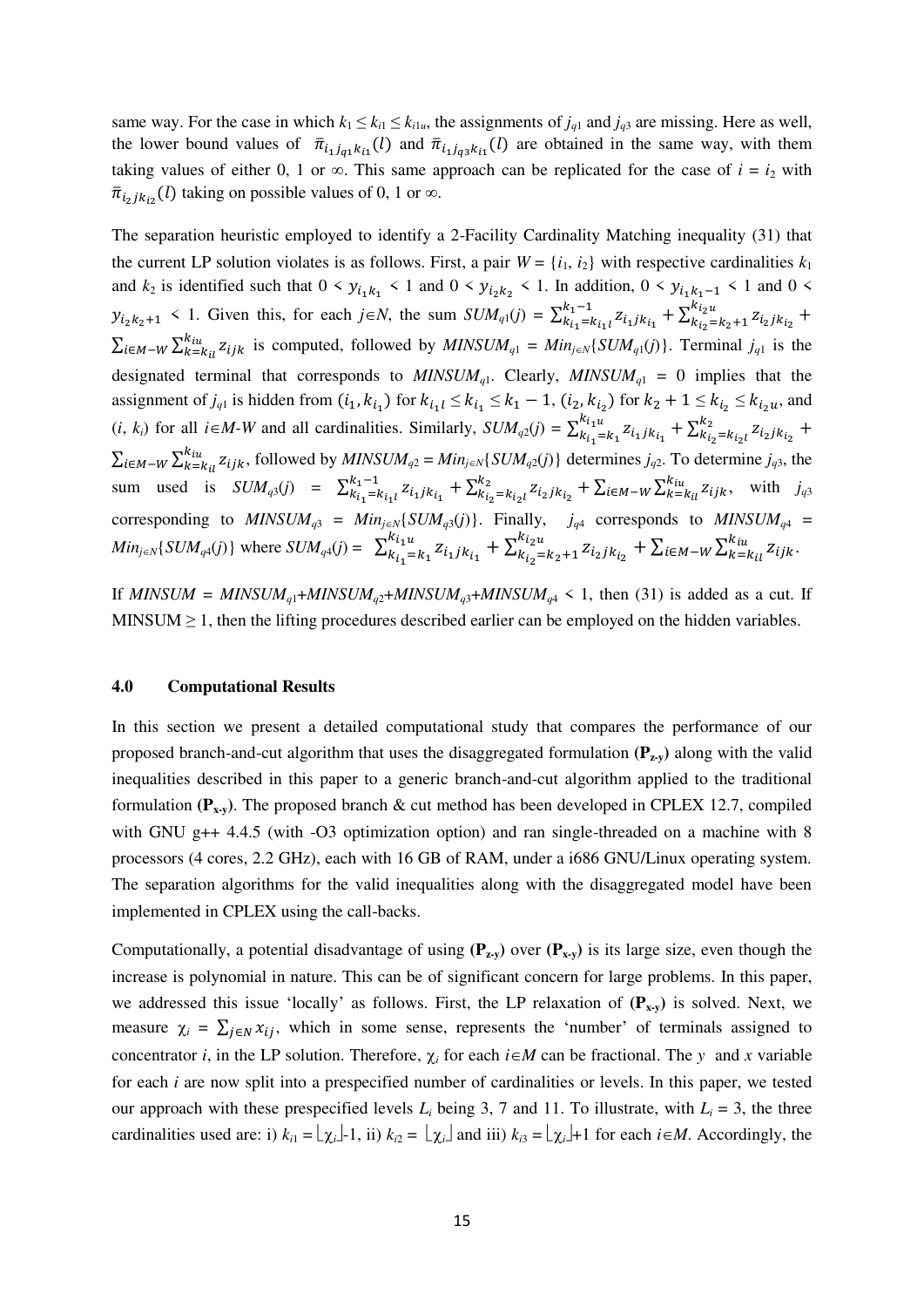variable sets  $\{y_{ik_{i1}}, y_{ik_{i2}}, y_{ik_{i3}}\}$  and  $\{z_{ijk_{i1}}, z_{ijk_{i2}}, z_{ijk_{i3}}\}$  are defined for each  $i \in M$ . Using these variables, constraints (6) and (7) can be written as:

$$
z_{ijk_l} \leq y_{ik_l} \qquad \qquad \forall \ i \in M, j \in N, l = i1, i2, i3 \tag{34}
$$

$$
\sum_{j \in N} d_j z_{ijk_l} \le C_i y_{ik_l} \qquad \forall i \in M, l = i1, i2, i3. \tag{35}
$$

Finally, the cardinality constraints (8) take the form:

$$
\sum_{j \in N} z_{ijk_{i1}} \le k_{i1} y_{ik_{i1}}, \qquad \forall i \in M
$$
\n(36)

$$
\sum_{j \in N} z_{ijk_{iz}} = k_{i2} y_{ik_{iz}}, \qquad \forall i \in M
$$
\n(37)

$$
\sum_{j \in N} z_{ijk_{i3}} \ge k_{i3} y_{ik_{i3}}.\tag{38}
$$

It is worth observing that the use of constraints (36), (37) and (38), in place of (8), makes the resulting formulation a relaxation of  $(\mathbf{P}_{zv})$ . However, as our computational results show, the slight loss in the lower bound is more than made up by a dramatic reduction in the size of the formulation. It is also worth mentioning that the inequalities described in this paper apply to all levels except  $l = i1$ . When  $L_i$  $= 7$ , then there are seven levels with (37) defined for  $l = 2,..., 6$ . With  $L_i = 11$ , there will be eleven levels with (37) defined for  $l = 2, \ldots, 10$ .

The branch-and-cut approaches described above were tested on 36 medium to large size problem instances. These instances can be found in <http://people.brunel.ac.uk/~mastjjb/jeb/info.html>. The problem size instances can be found in Table 3. The 1<sup>st</sup> eight instances have sizes of  $|M| = 16$  and  $|N| =$ 50, followed by the next eight instances having sizes of  $|M| = 25$  and  $|M| = 50$ . The 3<sup>rd</sup> set of eight problems comprised of instances with sizes of  $|M| = 50$  and  $|M| = 50$ . Finally, we tested a set of 12 problem instances with sizes of  $|M| = 100$  and  $|N| = 1000$ .

**Table 1. Comparison of bounds obtained at the root node between the Traditional formulation**  and Disaggregated Formulation with  $L_i = 3$ 

| Problems         |               |                | <b>Traditional Formulation</b> |      |            |               |                | Disaggregated Formulation - $L_i = 3$ |              |          |            |  |
|------------------|---------------|----------------|--------------------------------|------|------------|---------------|----------------|---------------------------------------|--------------|----------|------------|--|
|                  |               | before cutting | after cutting                  |      |            |               | before cutting | after cutting                         |              |          |            |  |
| # Name           | Time<br>(sec) | GAP            | Time<br>(sec)                  | #CPX | GAP        | Time<br>(sec) | GAP            | Time<br>(sec)                         | #user        | $\#CPX$  | GAP        |  |
| $Pr.VI - cap61$  | 0.00          | 7.7497%        | 0.01                           | 50   | 0.0536%    | 0.01          | $0.0000\%$     | 0.01                                  | $\Omega$     | $\Omega$ | $0.0000\%$ |  |
| $Pr.VI - cap62$  | 0.00          | 10.6211%       | 0.01                           | 71   | 0.0852%    | 0.01          | $0.0000\%$     | 0.01                                  | $\Omega$     | $\theta$ | $0.0000\%$ |  |
| $Pr.VI - cap63$  | 0.00          | 12.4061\%      | 0.01                           | 85   | 0.0148%    | 0.01          | 0.1011%        | 0.05                                  | 1            | 5        | 0.0135%    |  |
| $Pr.VI - cap64$  | 0.00          | 13.3786%       | 0.03                           | 113  | 0.0799%    | 0.02          | 0.7154%        | 0.09                                  | 31           | 6        | 0.1060%    |  |
| $Pr.VII - cap71$ | 0.00          | 10.3600%       | 0.00                           | 60   | $0.0000\%$ | 0.01          | $0.0000\%$     | 0.01                                  | $\Omega$     | $\theta$ | $0.0000\%$ |  |
| $Pr.VII - cap72$ | 0.00          | 15.0625%       | 0.01                           | 74   | $0.0000\%$ | 0.01          | $0.0000\%$     | 0.02                                  | $\Omega$     | $\Omega$ | $0.0000\%$ |  |
| $Pr.VII - cap73$ | 0.00          | 18.2687%       | 0.01                           | 92   | $0.0000\%$ | 0.01          | $0.0000\%$     | 0.02                                  | $\Omega$     | $\Omega$ | $0.0000\%$ |  |
| $Pr.VII - cap74$ | 0.00          | 20.1189%       | 0.01                           | 105  | $0.0000\%$ | 0.01          | $0.0000\%$     | 0.02                                  | $\mathbf{0}$ | $\theta$ | $0.0000\%$ |  |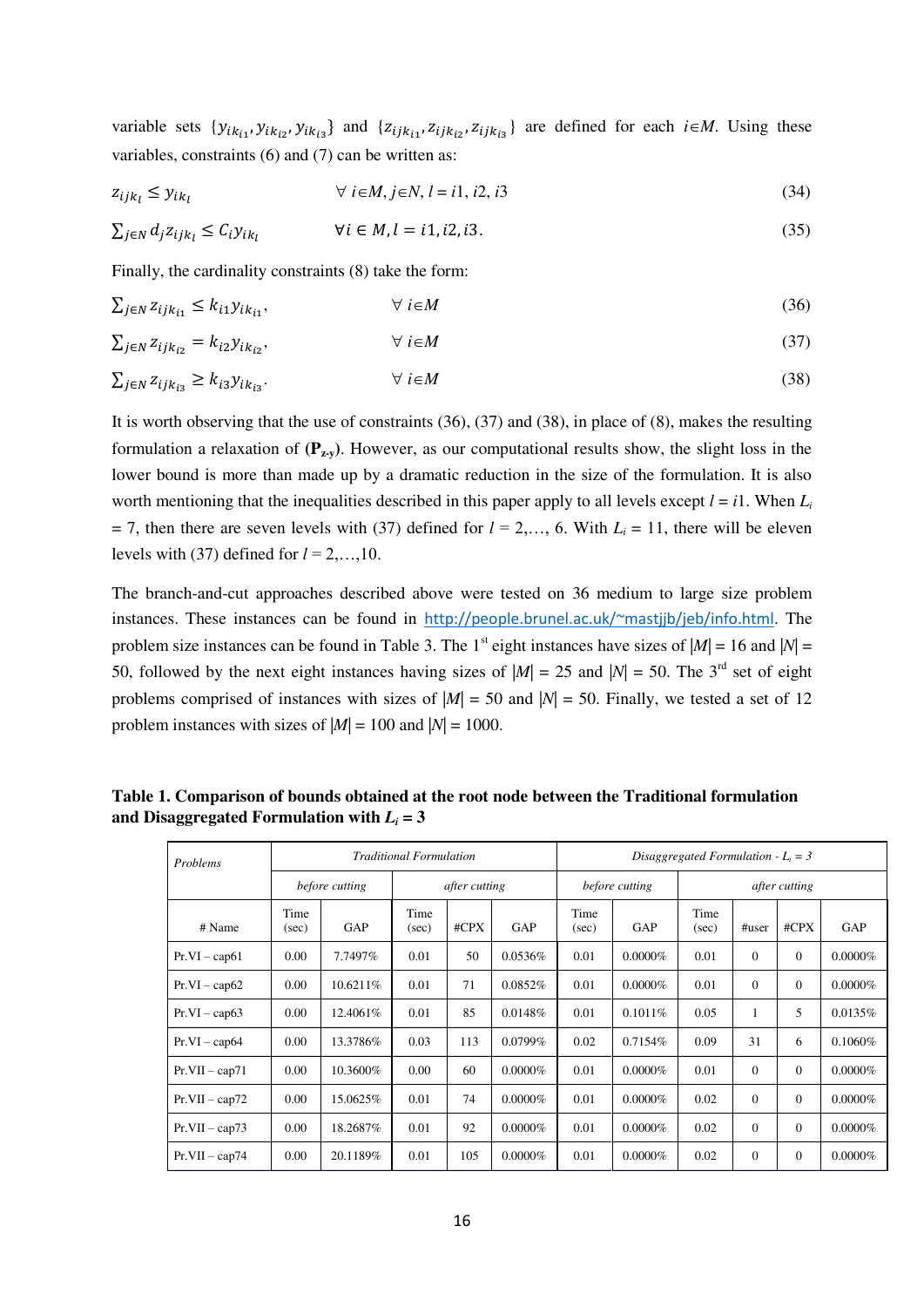| $Pr.IX - cap91$    | 0.00 | 17.0337% | 0.01   | 80   | $0.0000\%$ | 0.01   | $0.0000\%$ | 0.01   | $\boldsymbol{0}$ | $\overline{0}$   | $0.0000\%$ |
|--------------------|------|----------|--------|------|------------|--------|------------|--------|------------------|------------------|------------|
| $Pr.IX - cap92$    | 0.00 | 22.6502% | 0.01   | 106  | $0.0000\%$ | 0.02   | 0.3534%    | 0.04   | $\overline{c}$   | 3                | $0.0000\%$ |
| $Pr.IX - cap93$    | 0.00 | 25.3742% | 0.02   | 136  | 0.2386%    | 0.02   | 0.6567%    | 0.06   | $\overline{2}$   | 6                | 0.2319%    |
| $Pr.IX - cap94$    | 0.00 | 27.4029% | 0.03   | 155  | 0.1439%    | 0.02   | 0.8873%    | 0.07   | $\overline{4}$   | 3                | 0.1619%    |
| $Pr.X - cap101$    | 0.00 | 20.7767% | 0.01   | 82   | $0.0000\%$ | 0.01   | $0.0000\%$ | 0.02   | $\boldsymbol{0}$ | $\boldsymbol{0}$ | $0.0000\%$ |
| $Pr.X - cap102$    | 0.00 | 28.6275% | 0.01   | 101  | $0.0000\%$ | 0.02   | $0.0000\%$ | 0.02   | $\boldsymbol{0}$ | $\overline{0}$   | $0.0000\%$ |
| $Pr.X - cap103$    | 0.00 | 33.5287% | 0.01   | 141  | $0.0000\%$ | 0.01   | $0.0000\%$ | 0.02   | $\boldsymbol{0}$ | $\mathbf{0}$     | $0.0000\%$ |
| $Pr.X - cap104$    | 0.00 | 37.2816% | 0.01   | 166  | $0.0000\%$ | 0.01   | $0.0000\%$ | 0.02   | $\mathbf{0}$     | $\mathbf{0}$     | $0.0000\%$ |
| $Pr.XII - cap121$  | 0.00 | 21.5199% | 0.02   | 187  | $0.0000\%$ | 0.01   | $0.0000\%$ | 0.02   | $\boldsymbol{0}$ | $\mathbf{0}$     | $0.0000\%$ |
| $Pr.XII - cap122$  | 0.00 | 27.1854% | 0.02   | 254  | $0.0000\%$ | 0.01   | 0.3547%    | 0.06   | $\overline{2}$   | 3                | $0.0000\%$ |
| $Pr.XII - cap123$  | 0.00 | 29.9184% | 0.05   | 300  | 0.0531%    | 0.01   | 0.4339%    | 0.14   | $\overline{c}$   | 6                | 0.0224%    |
| $Pr.XII - cap124$  | 0.00 | 32.0601% | 0.03   | 300  | 0.9703%    | 0.02   | 0.9007%    | 0.12   | $\overline{4}$   | $\overline{4}$   | 0.1927%    |
| $Pr.XIII - cap131$ | 0.00 | 25.6435% | 0.02   | 195  | $0.0004\%$ | 0.01   | $0.0000\%$ | 0.02   | $\boldsymbol{0}$ | $\mathbf{0}$     | $0.0000\%$ |
| $Pr.XIII - cap132$ | 0.00 | 33.7876% | 0.03   | 259  | $0.0000\%$ | 0.02   | $0.0000\%$ | 0.03   | $\boldsymbol{0}$ | $\mathbf{0}$     | $0.0000\%$ |
| $Pr.XIII - cap133$ | 0.00 | 39.2374% | 0.04   | 300  | 0.0389%    | 0.01   | $0.0000\%$ | 0.02   | $\mathbf{0}$     | $\mathbf{0}$     | $0.0000\%$ |
| $Pr.XIII - cap134$ | 0.00 | 43.1707% | 0.03   | 300  | 1.3070%    | 0.02   | $0.0000\%$ | 0.02   | $\boldsymbol{0}$ | $\boldsymbol{0}$ | $0.0000\%$ |
| $Pr.A - capa1$     | 0.21 | 39.2222% | 85.87  | 3279 | 5.3554%    | 373.50 | 2.1672%    | 373.50 | $\boldsymbol{0}$ | $\mathbf{0}$     | 2.1672%    |
| $Pr.A - capa2$     | 0.20 | 57.0841% | 273.20 | 3276 | 6.0115%    | 218.02 | 3.1074%    | 218.02 | $\boldsymbol{0}$ | $\mathbf{0}$     | 3.1074%    |
| $Pr.A - capa3$     | 0.16 | 71.6843% | 506.51 | 3252 | 5.7933%    | 146.79 | 1.8431%    | 146.79 | $\overline{0}$   | $\mathbf{0}$     | 1.8431%    |
| $Pr.A - capa4$     | 0.14 | 83.7912% | 478.48 | 3273 | 2.1163%    | 36.98  | 0.0010%    | 41.05  | $\boldsymbol{0}$ | $\overline{c}$   | $0.0006\%$ |
| $Pr.B - capb1$     | 0.16 | 35.8444% | 27.56  | 3297 | 2.5636%    | 197.75 | 0.3750%    | 197.75 | $\boldsymbol{0}$ | $\boldsymbol{0}$ | 0.3750%    |
| $Pr.B - capb2$     | 0.15 | 49.9976% | 83.62  | 3295 | 4.8634%    | 157.77 | 0.4060%    | 157.77 | $\boldsymbol{0}$ | $\overline{0}$   | 0.4060%    |
| $Pr.B - capb3$     | 0.14 | 63.3218% | 161.31 | 3296 | 5.0810%    | 135.45 | 0.3331%    | 135.45 | $\boldsymbol{0}$ | $\boldsymbol{0}$ | 0.3331%    |
| $Pr.B - capb4$     | 0.12 | 75.4272% | 187.14 | 3260 | 5.1424%    | 82.49  | 0.0929%    | 82.49  | $\overline{0}$   | $\boldsymbol{0}$ | 0.0929%    |
| $Pr.C - capc1$     | 0.13 | 45.7482% | 35.19  | 3291 | 3.6659%    | 90.35  | 0.5361%    | 125.48 | $\overline{0}$   | 2                | 0.5350%    |
| $Pr.C - capc2$     | 0.13 | 57.8666% | 60.58  | 3274 | 4.1103%    | 64.03  | $0.4205\%$ | 78.59  | $\boldsymbol{0}$ | $\overline{2}$   | 0.4085%    |
| $Pr.C - capc3$     | 0.12 | 68.9805% | 100.27 | 3290 | 3.5686%    | 43.05  | 0.0920%    | 52.25  | $\overline{0}$   | $\overline{c}$   | 0.0797%    |
| $Pr.C - capc4$     | 0.11 | 79.5210% | 136.89 | 3283 | 3.3855%    | 26.49  | 0.0500%    | 33.47  | $\boldsymbol{0}$ | $\overline{c}$   | 0.0404%    |

In Table 1, the results present a comparison of the performance of the disaggregated formulation with  $L_i = 3$  and that of the traditional formulation. Specifically, the gap between the best lower bound and upper bound in percentage terms, is measured at two points in time – once before any cuts are added to the respective LP relaxations, and once after all possible cuts are added at the root node of the branch-and-bound tree. Also measured are the total CPU time in seconds at both these points in time. In the case of the traditional formulation, CPLEX generates a variety of cuts using its separation heuristics. The number of such cuts added for each instance are reported under the heading #CPX. In the case of the disaggregated formulation, we first look for violated  $(n_i, k_i, \hat{r}_{ik_i})$ -*cover*,  $(1, \hat{p}_k)$ -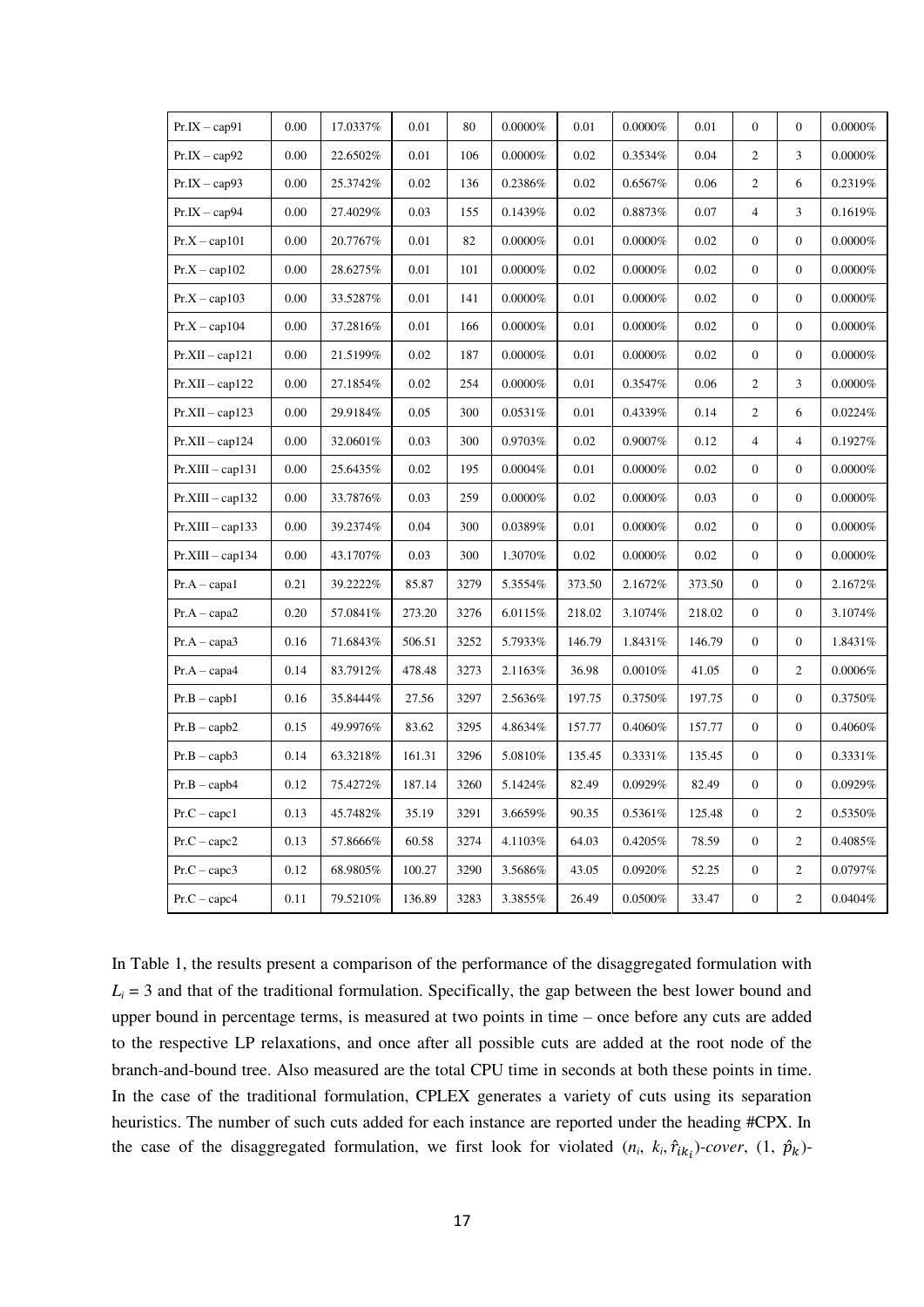configuration and 2-Facility Cardinality Matching inequalities. The number of such cuts added to the disaggregated formulation is reported under the heading #user.

A feature that stands out from the results in Table 1 is that the bounds obtained from the initial LP relaxation of the traditional formulation is poor. The percentage gap varies from 7.75% to 79.52%. In contrast, bounds obtained from the initial LP relaxation of the disaggregated formulation with  $L<sub>i</sub> = 3$ are very tight. In fact, in 16 of the 36 problem instances, the optimal integer solution was obtained from the initial LP relaxation. Even among the remaining 20 instances, in all but 3 of those instances, the percentage gap was found to be less than 1%. Consequently, for the traditional formulation, a large number of cuts was generated by CPLEX. These numbers varied from 50 for the smallest instance to more than 3000 cuts for all the big problem instance. Computationally, this translates to that many re-optimisations of the resulting LPs. In contrast, very few cuts were generated for the disaggregated formulation. With  $L_i = 3$ , all the cuts generated were of the type,  $(n_i, k_i, \hat{r}_{ik_i})$ -*cover*,  $(1,$  $\hat{p}_k$ )-configuration, besides the cuts generated by CPLEX. Because of the large number of CPLEX cuts generated for the traditional formulation, the overall time taken at the root node for the traditional formulation is of the same order of magnitude as that for the disaggregated formulation. This in spite of the disaggregated formulation being much larger than the traditional formulation. Finally, the percentage gap obtained after all the cuts were added at the root node was found to be smaller for the disaggregated formulation as compared to the traditional formulation in 33 of the 36 instances. More importantly, for the large problem instances, percentage gap was found to be significantly higher for the traditional formulation as compared to the disaggregated formulation.

In Table 2, the same set of measurements that were made for Table 1, are reported for the disaggregated formulation with  $L_i = 7$  and  $L_i = 11$ . Clearly, the disaggregated model sizes are larger with  $L_i = 7$  and with  $L_i = 11$ . As against  $L_i = 3$ , both for  $L_i = 7$  and  $L_i = 11$ , a few more  $(n_i, k_i, \hat{r}_{ik_i})$ *cover* and  $(1, \hat{p}_k)$ -configuration as well as a few 2-Facility Cardinality matching inequalities were generated. However, the overall improvement in the lower bound was found to be marginal, given that in most cases, the lower bounds were already very close to the optimal value. Of course, the time taken to solve the LP relaxations for  $L_i = 7$  and  $L_i = 11$  are much more.

**Table 2: Bounds obtained at the root node for the Disaggregated Formulation with** *L<sup>i</sup>*  **= 7 and** *L<sup>i</sup>* **= 11.** 

| Problems        | Disaggregated Formulation $-L_i = 7$ |                |                      |       |         |            |                | Disaggregated Formulation $-L_i = 11$ |                      |           |          |            |  |  |  |
|-----------------|--------------------------------------|----------------|----------------------|-------|---------|------------|----------------|---------------------------------------|----------------------|-----------|----------|------------|--|--|--|
|                 |                                      | before cutting | <i>after cutting</i> |       |         |            | before cutting |                                       | <i>after cutting</i> |           |          |            |  |  |  |
| # Name          | Time<br>(sec)                        | GAP            | Time<br>(sec)        | #user | $\#CPX$ | <b>GAP</b> | Time (sec)     | GAP                                   | Time (sec)           | $\#$ user | $\#CPX$  | <b>GAP</b> |  |  |  |
| $Pr.VI - cap61$ | 0.04                                 | $0.0000\%$     | 0.04                 |       | 0       | $0.0000\%$ | 0.02           | $0.0000\%$                            | 0.03                 | $\Omega$  | $\theta$ | $0.0000\%$ |  |  |  |
| $Pr.VI - cap62$ | 0.04                                 | $0.0000\%$     | 0.05                 | 0     | 0       | $0.0000\%$ | 0.03           | $0.0000\%$                            | 0.03                 | $\Omega$  | $\Omega$ | $0.0000\%$ |  |  |  |
| $Pr.VI - cap63$ | 0.04                                 | $0.1011\%$     | 0.17                 | 3     | 8       | 0.0135%    | 0.05           | 0.1011%                               | 0.15                 | 3         | 9        | 0.0117%    |  |  |  |
| $Pr.VI - cap64$ | 0.05                                 | 0.7151%        | 0.23                 | 67    | 2       | $0.1141\%$ | 0.06           | 0.7151\%                              | 0.64                 | 40        | 2        | 0.1265%    |  |  |  |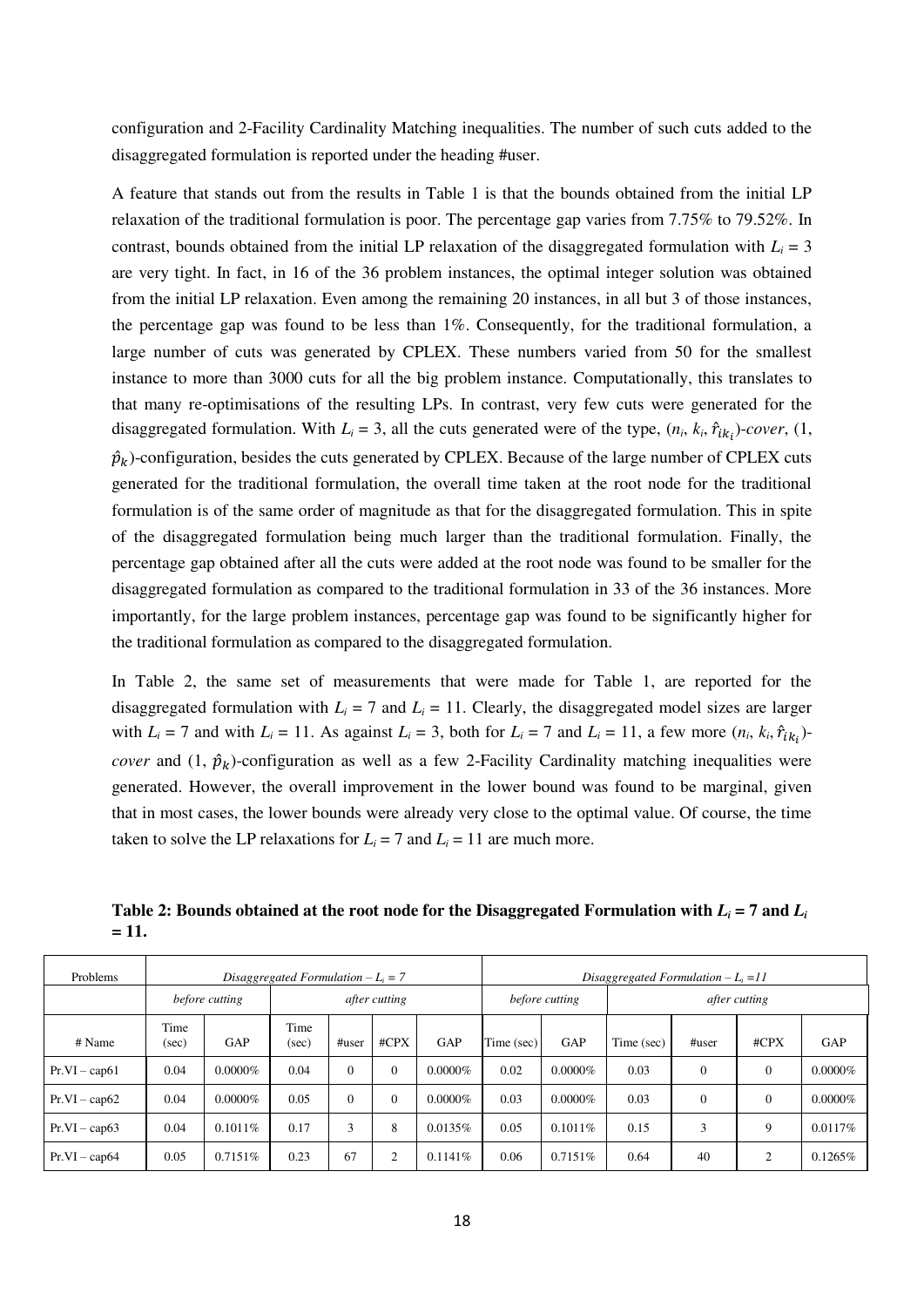| $Pr.VII - cap71$   | 0.03     | $0.0000\%$ | 0.04     | $\mathbf{0}$     | $\overline{0}$   | $0.0000\%$ | 0.03    | $0.0000\%$ | 0.03    | $\boldsymbol{0}$ | $\mathbf{0}$     | $0.0000\%$ |
|--------------------|----------|------------|----------|------------------|------------------|------------|---------|------------|---------|------------------|------------------|------------|
| $Pr.VII - cap72$   | 0.03     | $0.0000\%$ | 0.03     | $\mathbf{0}$     | $\mathbf{0}$     | $0.0000\%$ | 0.03    | $0.0000\%$ | 0.04    | $\boldsymbol{0}$ | $\boldsymbol{0}$ | $0.0000\%$ |
| $Pr.VII - cap73$   | 0.04     | $0.0000\%$ | 0.04     | $\mathbf{0}$     | $\overline{0}$   | $0.0000\%$ | 0.03    | $0.0000\%$ | 0.04    | $\boldsymbol{0}$ | $\mathbf{0}$     | $0.0000\%$ |
| $Pr.VII - cap74$   | 0.03     | $0.0000\%$ | 0.04     | $\mathbf{0}$     | $\overline{0}$   | $0.0000\%$ | 0.03    | $0.0000\%$ | 0.04    | $\boldsymbol{0}$ | $\boldsymbol{0}$ | $0.0000\%$ |
| $Pr.IX - cap91$    | $0.02\,$ | $0.0000\%$ | $0.02\,$ | $\mathbf{0}$     | $\mathbf{0}$     | $0.0000\%$ | 0.03    | $0.0000\%$ | 0.04    | $\boldsymbol{0}$ | $\boldsymbol{0}$ | $0.0000\%$ |
| $Pr.X - cap92$     | 0.02     | 0.3534%    | 0.09     | 18               | $\overline{4}$   | $0.0000\%$ | 0.03    | 0.3521%    | 0.17    | 6                | 3                | $0.0000\%$ |
| $Pr.IX - cap93$    | 0.03     | 0.6567%    | 0.11     | 16               | 5                | 0.2395%    | 0.06    | 0.6555%    | 0.22    | 8                | $\,8\,$          | 0.2386%    |
| $Pr.IX - cap94$    | 0.06     | 0.8873%    | 0.22     | 20               | 3                | 0.0594%    | 0.11    | 0.8840%    | 0.40    | 10               | 5                | 0.1624%    |
| $Pr.X - cap101$    | 0.02     | $0.0000\%$ | 0.03     | $\overline{0}$   | $\overline{0}$   | $0.0000\%$ | 0.03    | $0.0000\%$ | 0.04    | $\mathbf{0}$     | $\mathbf{0}$     | $0.0000\%$ |
| $Pr.X - cap102$    | 0.02     | $0.0000\%$ | 0.03     | $\mathbf{0}$     | $\overline{0}$   | $0.0000\%$ | 0.03    | $0.0000\%$ | 0.05    | $\boldsymbol{0}$ | $\mathbf{0}$     | $0.0000\%$ |
| $Pr.X - cap103$    | 0.02     | $0.0000\%$ | 0.03     | $\mathbf{0}$     | $\overline{0}$   | $0.0000\%$ | 0.03    | $0.0000\%$ | 0.05    | $\mathbf{0}$     | $\mathbf{0}$     | $0.0000\%$ |
| $Pr.X - cap104$    | 0.02     | $0.0000\%$ | 0.04     | $\boldsymbol{0}$ | $\overline{0}$   | $0.0000\%$ | 0.04    | $0.0000\%$ | 0.06    | $\boldsymbol{0}$ | $\mathbf{0}$     | $0.0000\%$ |
| $Pr.XII - cap121$  | 0.03     | $0.0000\%$ | $0.04\,$ | $\overline{0}$   | $\overline{0}$   | $0.0000\%$ | 0.04    | $0.0000\%$ | 0.06    | $\boldsymbol{0}$ | $\mathbf{0}$     | $0.0000\%$ |
| $Pr.XII - cap122$  | 0.04     | 0.3547%    | 0.21     | 18               | 3                | $0.0000\%$ | 0.06    | 0.3534%    | 0.33    | 6                | 3                | $0.0000\%$ |
| $Pr.XII - cap123$  | 0.05     | 0.4339%    | 0.31     | 18               | 6                | 0.0224%    | 0.08    | 0.4327%    | 0.52    | 8                | 8                | 0.0224%    |
| $Pr.XII - cap124$  | $0.07\,$ | $0.9007\%$ | 0.42     | 20               | $\mathbf{2}$     | $0.0818\%$ | 0.16    | 0.8947%    | 0.70    | 10               | 5                | 0.1927%    |
| $Pr.XIII - cap131$ | 0.03     | $0.0000\%$ | 0.04     | $\mathbf{0}$     | $\overline{0}$   | $0.0000\%$ | 0.04    | $0.0000\%$ | 0.06    | $\boldsymbol{0}$ | $\boldsymbol{0}$ | $0.0000\%$ |
| $Pr.XIII - cap132$ | 0.03     | $0.0000\%$ | 0.05     | $\mathbf{0}$     | $\mathbf{0}$     | $0.0000\%$ | 0.06    | $0.0000\%$ | 0.08    | $\boldsymbol{0}$ | $\mathbf{0}$     | $0.0000\%$ |
| $Pr.XIII - cap133$ | 0.04     | $0.0000\%$ | 0.05     | $\overline{0}$   | $\overline{0}$   | $0.0000\%$ | 0.06    | $0.0000\%$ | 0.08    | $\boldsymbol{0}$ | $\boldsymbol{0}$ | $0.0000\%$ |
| $Pr.XIII - cap134$ | 0.05     | $0.0000\%$ | $0.06\,$ | $\mathbf{0}$     | $\mathbf{0}$     | $0.0000\%$ | 0.07    | $0.0000\%$ | 0.10    | $\mathbf{0}$     | $\mathbf{0}$     | $0.0000\%$ |
| $Pr.A - capa1$     | 1995.86  | 2.1672%    | 1988.94  | $\mathbf{0}$     | $\mathbf{0}$     | 2.1672%    | -----   | -----      | -----   | -----            | -----            | -----      |
| $Pr.A - capa2$     | 1098.61  | 3.1074%    | 1148.92  | $\boldsymbol{0}$ | $\overline{0}$   | 3.1074%    | -----   | -----      | -----   | -----            | -----            | -----      |
| $Pr.A - capa3$     | 753.91   | 1.8431%    | 789.24   | $\boldsymbol{0}$ | $\overline{0}$   | 1.8431%    | 1518.21 | 1.8431%    | 1518.21 | $\boldsymbol{0}$ | $\boldsymbol{0}$ | 1.8431%    |
| $Pr.A - capa4$     | 205.82   | 0.0010%    | 210.67   | $\boldsymbol{0}$ | $\overline{c}$   | 0.0006%    | 158.46  | 0.0010%    | 375.30  | $\boldsymbol{0}$ | $\overline{2}$   | $0.0006\%$ |
| $Pr.B - capb1$     | 1192.25  | 0.3750%    | 1191.88  | $\boldsymbol{0}$ | $\overline{0}$   | 0.3750%    | 2598.40 | 0.3750%    | 2598.40 | $\boldsymbol{0}$ | $\overline{0}$   | 0.3750%    |
| $Pr.B - capb2$     | 798.36   | $0.4060\%$ | 855.19   | $\overline{0}$   | $\overline{0}$   | 0.4060%    | 2080.06 | 0.4060%    | 2080.06 | $\boldsymbol{0}$ | $\mathbf{0}$     | 0.4060%    |
| $Pr.B - capb3$     | 575.48   | 0.3331%    | 634.25   | $\overline{0}$   | $\overline{0}$   | 0.3331%    | 1318.68 | 0.3331%    | 1318.68 | $\boldsymbol{0}$ | $\overline{0}$   | 0.3331%    |
| $Pr.B - capb4$     | 432.83   | $0.0929\%$ | 467.15   | $\mathbf{0}$     | $\mathbf{0}$     | $0.0929\%$ | 973.98  | 0.0929%    | 973.98  | $\boldsymbol{0}$ | $\boldsymbol{0}$ | 0.0929%    |
| $Pr.C - capc1$     | 410.37   | 0.5361%    | 603.31   | $\mathbf{0}$     | 3                | 0.5086%    | 750.57  | 0.5361%    | 1558.26 | $\boldsymbol{0}$ | 3                | 0.5204%    |
| $Pr.C - capc2$     | 337.14   | 0.4205%    | 340.28   | $\mathbf{0}$     | $\mathbf{1}$     | 0.4138%    | 829.35  | 0.4205%    | 829.35  | $\boldsymbol{0}$ | $\boldsymbol{0}$ | $0.4205\%$ |
| $Pr.C - capc3$     | 232.28   | 0.0920%    | 258.18   | $\mathbf{0}$     | $\boldsymbol{0}$ | $0.0920\%$ | 339.66  | $0.0920\%$ | 505.53  | $\boldsymbol{0}$ | $\mathbf{1}$     | $0.0863\%$ |
| $Pr.C - capc4$     | 179.74   | $0.0500\%$ | 186.18   | $\boldsymbol{0}$ | $\boldsymbol{0}$ | 0.0500%    | 244.33  | $0.0500\%$ | 434.58  | $\boldsymbol{0}$ | $\,1$            | $0.0311\%$ |

Table 3 presents results on the same set of 36 problem instances in which the branch-and-cut procedure using the traditional formulation is compared to the branch-and-cut procedure using the disaggregated formulation with  $L<sub>i</sub> = 3$ . In both approaches, the tolerance limit on the gap between the lower bound and the incumbent solution was set at  $e^{-6}$ . In addition, both the procedures were aborted, as soon as the time taken reached 1 hour. In the table, the total number of branch-and-bound nodes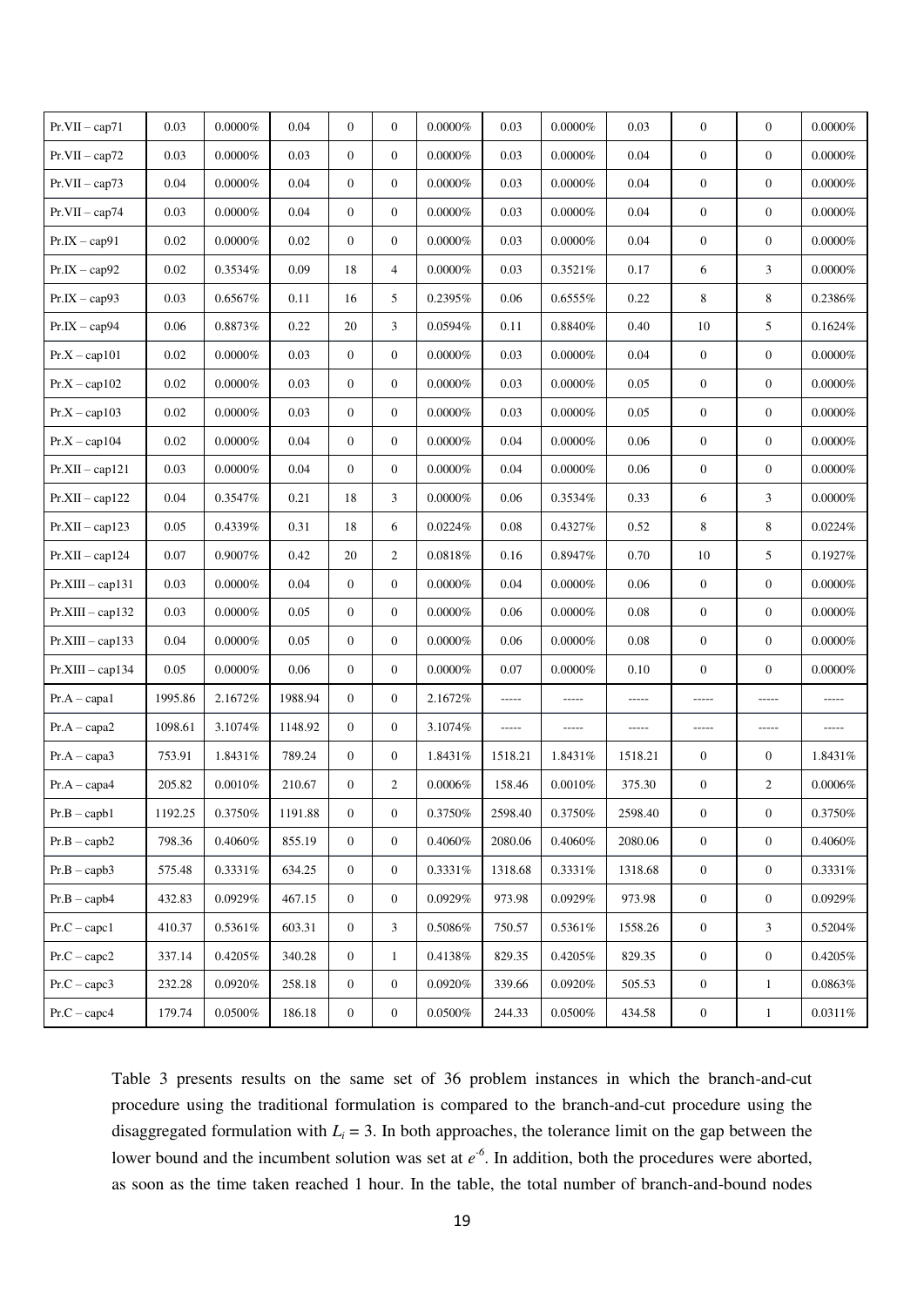visited is reported under column labelled *#nodes*. It is clear from the table that the performance of the branch-and-cut procedure using the disaggregated formulation is found to be superior to the branchand-cut procedure using the traditional formulation, both in terms of time taken and the number of branch-and-bound nodes visited. What is indeed significant is that the dominance of our proposed procedure becomes even more pronounced for large problem instances. For instance, in problem labelled "Pr.A – capa4", our procedure solved the problem in 199.35 seconds using 101 branch-andbound node visits. In contrast, in the traditional formulation, the total time taken was 2160.63 seconds with 746 branch-and-bound node visits. In the case of problem instance PrC – capc2, our branch-andcut procedure took 298.24 seconds with 78 branch-and-bound node visits, while the branch-and-cut procedure using the traditional formulation took 3104.63 seconds with 19070 branch-and-bound node visits. In 6 of the 12 large problem instances, the branch-and-cut procedure using the traditional formulation had to be aborted before solving to optimality as time limit of 3600 seconds was reached. In contrast, our proposed procedure had to be aborted in just 2 of the 12 instances. In these two problem instances, the percentage gap obtained from our procedure was found to be smaller than that obtained using the traditional formulation. In summary, the computational results presented confirm the value of using the disaggregated formulation along with its associated valid inequalities for solving large size and difficult problem instances to optimality over the traditional formulation.

| Problems         |                  |                  |            | <b>Traditional Formulation</b> |              |            | Disaggregated Formulation - $L_i = 3$ |                |                |              |            |
|------------------|------------------|------------------|------------|--------------------------------|--------------|------------|---------------------------------------|----------------|----------------|--------------|------------|
| # Name           | $\boldsymbol{M}$ | $\boldsymbol{N}$ | Time (sec) | $\#CPX$                        | #nodes       | GAP        | Time (sec)                            | $H$ user       | $\#CPX$        | #nodes       | GAP        |
| $Pr.VI - cap61$  | 16               | 50               | 0.02       | 42                             | 12           | $0.0000\%$ | 0.01                                  | $\mathbf{0}$   | $\mathbf{0}$   | $\mathbf{1}$ | $0.0000\%$ |
| $Pr.VI - cap62$  | 16               | 50               | 0.02       | 48                             | $\mathbf{1}$ | $0.0000\%$ | 0.01                                  | $\mathbf{0}$   | $\overline{0}$ | 1            | $0.0000\%$ |
| $Pr.VI - cap63$  | 16               | 50               | 0.04       | 74                             | 25           | $0.0000\%$ | 0.07                                  | 1              | 5              | 3            | $0.0000\%$ |
| $Pr.VI - cap64$  | 16               | 50               | 0.05       | 110                            | 54           | $0.0000\%$ | 0.32                                  | 6              | 9              | 6            | $0.0000\%$ |
| $Pr.VII - cap71$ | 16               | 50               | 0.01       | 68                             | $\mathbf{1}$ | $0.0000\%$ | 0.01                                  | $\mathbf{0}$   | $\overline{0}$ | $\mathbf{1}$ | $0.0000\%$ |
| $Pr.VII - cap72$ | 16               | 50               | 0.01       | 75                             | $\mathbf{1}$ | $0.0000\%$ | 0.01                                  | $\mathbf{0}$   | $\overline{0}$ | $\mathbf{1}$ | $0.0000\%$ |
| $Pr.VII - cap73$ | 16               | 50               | 0.01       | 98                             | $\mathbf{1}$ | $0.0000\%$ | 0.02                                  | $\mathbf{0}$   | $\mathbf{0}$   | $\mathbf{1}$ | $0.0000\%$ |
| $Pr.VII - cap74$ | 16               | 50               | 0.01       | 98                             | $\mathbf{1}$ | $0.0000\%$ | 0.01                                  | $\mathbf{0}$   | $\overline{0}$ | $\mathbf{1}$ | $0.0000\%$ |
| $Pr.IX - cap91$  | 25               | 50               | 0.02       | 83                             | $\mathbf{1}$ | $0.0000\%$ | 0.02                                  | $\Omega$       | $\overline{0}$ | $\mathbf{1}$ | $0.0000\%$ |
| $Pr.IX - cap92$  | 25               | 50               | 0.04       | 73                             | 6            | $0.0000\%$ | 0.04                                  | $\overline{c}$ | 3              | $\mathbf{1}$ | $0.0000\%$ |
| $Pr.IX - cap93$  | 25               | 50               | 0.05       | 77                             | 21           | $0.0000\%$ | 0.50                                  | $\overline{c}$ | 8              | 52           | $0.0000\%$ |
| $Pr.IX - cap94$  | 25               | 50               | 0.07       | 149                            | 59           | $0.0000\%$ | 0.49                                  | $\overline{c}$ | 6              | 40           | $0.0000\%$ |
| $Pr.X - cap101$  | 25               | 50               | 0.01       | 98                             | $\mathbf{1}$ | $0.0000\%$ | 0.01                                  | $\mathbf{0}$   | $\overline{0}$ | $\mathbf{1}$ | $0.0000\%$ |
| $Pr.X - cap102$  | 25               | 50               | 0.02       | 102                            | $\mathbf{1}$ | $0.0000\%$ | 0.02                                  | $\mathbf{0}$   | $\overline{0}$ | $\mathbf{1}$ | $0.0000\%$ |
| $Pr.X - cap103$  | 25               | 50               | 0.01       | 154                            | $\mathbf{1}$ | $0.0000\%$ | 0.02                                  | $\mathbf{0}$   | $\overline{0}$ | $\mathbf{1}$ | $0.0000\%$ |
| $Pr.X - cap104$  | 25               | 50               | 0.02       | 159                            | $\mathbf{1}$ | $0.0000\%$ | 0.02                                  | $\mathbf{0}$   | $\mathbf{0}$   | 1            | $0.0000\%$ |

**Table 3. Comparison in terms the total time taken and the # of branch-and-bound nodes visited**  for the Traditional formulation versus Disaggregated Formulation with  $L_i = 3$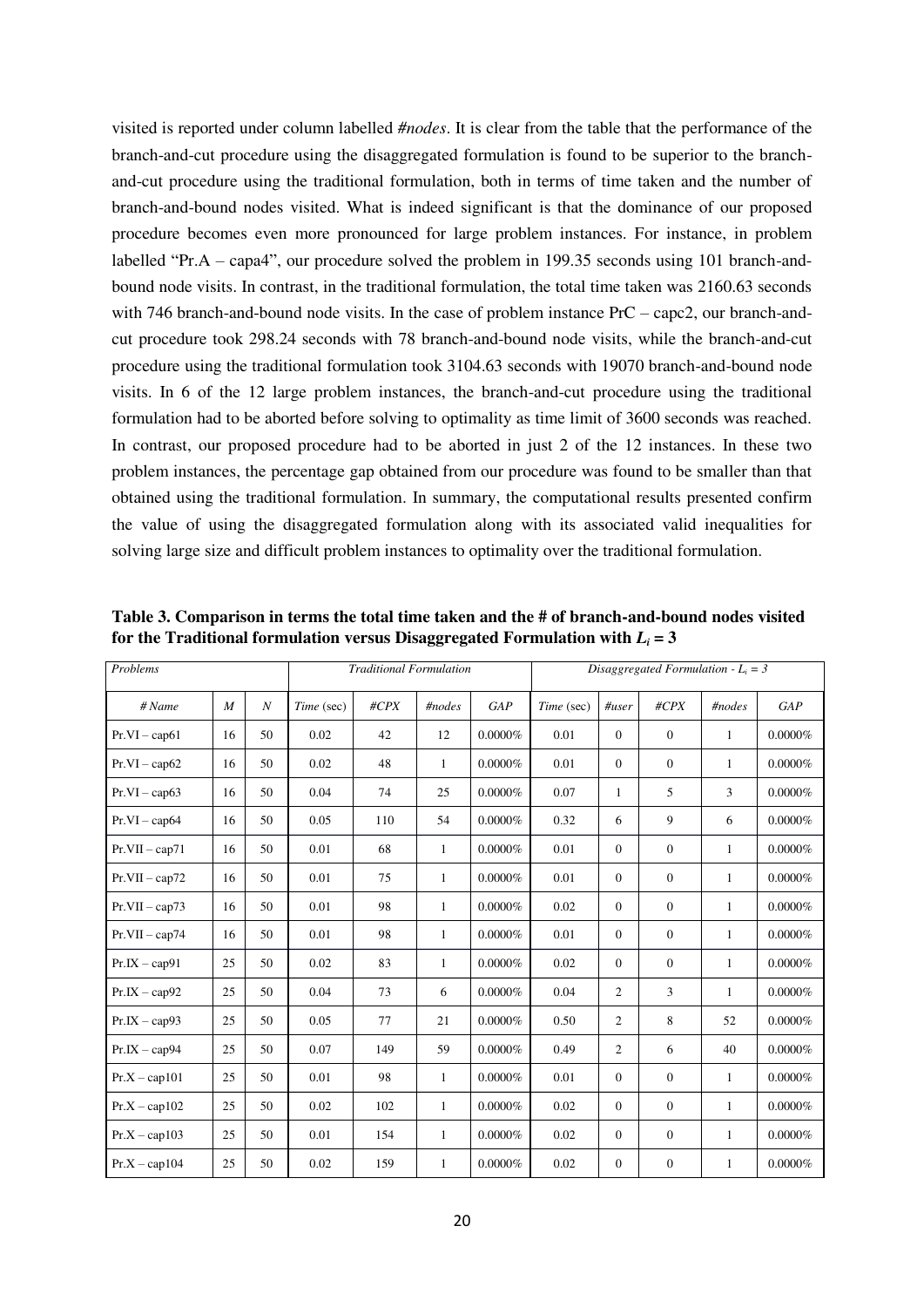| $Pr.XII - cap121$  | 50  | 50   | 0.08     | 167  | $\mathbf{1}$ | $0.0000\%$ | 0.02     | $\Omega$       | $\overline{0}$ | $\mathbf{1}$ | $0.0000\%$ |
|--------------------|-----|------|----------|------|--------------|------------|----------|----------------|----------------|--------------|------------|
| $Pr.XII - cap122$  | 50  | 50   | 0.08     | 232  | $\mathbf{1}$ | $0.0000\%$ | 0.06     | 2              | $\overline{3}$ | $\mathbf{1}$ | $0.0000\%$ |
| $Pr.XII - cap123$  | 50  | 50   | 0.11     | 20   | $\mathbf{1}$ | $0.0000\%$ | 0.24     | $\overline{2}$ | 6              | 6            | $0.0000\%$ |
| $Pr.XII - cap124$  | 50  | 50   | 0.78     | 300  | 1193         | $0.0000\%$ | 0.86     | 2              | 9              | 67           | $0.0000\%$ |
| $Pr.XIII - cap131$ | 50  | 50   | 0.03     | 243  | $\mathbf{1}$ | $0.0000\%$ | 0.02     | $\mathbf{0}$   | $\overline{0}$ | $\mathbf{1}$ | $0.0000\%$ |
| $Pr.XIII - cap132$ | 50  | 50   | 0.05     | 217  | $\mathbf{1}$ | $0.0000\%$ | 0.02     | $\mathbf{0}$   | $\overline{0}$ | $\mathbf{1}$ | $0.0000\%$ |
| $Pr.XIII - cap133$ | 50  | 50   | 0.07     | 272  | 9            | $0.0000\%$ | 0.02     | $\mathbf{0}$   | $\overline{0}$ | $\mathbf{1}$ | $0.0000\%$ |
| $Pr.XIII - cap134$ | 50  | 50   | 0.12     | 294  | 210          | $0.0000\%$ | 0.02     | $\theta$       | $\overline{0}$ | $\mathbf{1}$ | $0.0000\%$ |
| $Pr.A - capa1$     | 100 | 1000 | 3584.89* | 5500 | 17703        | 2.0647%    | 3598.88* | $\Omega$       | $\overline{2}$ | 353          | 1.8325%    |
| $Pr.A - capa2$     | 100 | 1000 | 3589.94* | 5500 | 6858         | 4.3752%    | 3590.82* | $\theta$       | $\overline{0}$ | 1278         | 3.0066%    |
| $Pr.A - capa3$     | 100 | 1000 | 3585.66* | 5500 | 7808         | 2.6201%    | 1882.17  | $\Omega$       | 2              | 568          | $0.0000\%$ |
| $Pr.A - capa4$     | 100 | 1000 | 2160.63  | 5160 | 746          | 0.0001%    | 199.35   | $\mathbf{0}$   | 5              | 101          | 0.0001%    |
| $Pr.B - capb1$     | 100 | 1000 | 2827.60  | 5495 | 25220        | 0.0001%    | 858.43   | $\mathbf{0}$   | 122            | 1054         | 0.0001%    |
| $Pr.B - capb2$     | 100 | 1000 | 3599.00* | 5480 | 14626        | 0.1236%    | 1313.42  | $\mathbf{0}$   | 31             | 587          | 0.0001%    |
| $Pr.B - capb3$     | 100 | 1000 | 3585.30* | 5500 | 9871         | 1.1452%    | 649.10   | $\mathbf{0}$   | 41             | 509          | 0.0001%    |
| $Pr.B - capb4$     | 100 | 1000 | 3591.17* | 5500 | 10299        | 1.0689%    | 261.35   | $\mathbf{0}$   | 89             | 846          | 0.0001%    |
| $Pr.C - capc1$     | 100 | 1000 | 1165.49  | 5179 | 7724         | 0.0001%    | 485,17   | $\mathbf{0}$   | 100            | 716          | 0,0001%    |
| $Pr.C - capc2$     | 100 | 1000 | 3104.63  | 5485 | 19070        | $0.0000\%$ | 298,24   | $\mathbf{0}$   | $\overline{0}$ | 78           | 0,0000%    |
| $Pr.C - capc3$     | 100 | 1000 | 810.56   | 5497 | 2888         | 0.0001%    | 202,39   | $\mathbf{0}$   | 36             | 334          | 0,0001%    |
| $Pr.C - capc4$     | 100 | 1000 | 707.75   | 5500 | 1734         | 0.0001%    | 118,08   | $\mathbf{0}$   | $\mathbf{1}$   | 14           | 0,0000%    |

**\*** Procedure aborted as time limit of 3600 seconds was reached.

## **5. Concluding Remarks and Future Research Possibilities**

In this paper, we present a new extended formulation of CCLP that uses the idea of cardinality associated with each concentrator. Even though the resulting formulation is bigger in terms of the number of variables and constraints, we show theoretically that it is indeed a stronger formulation. That is, its LP relaxation provides a tighter lower bound than the LP relaxation of the traditional formulation. In addition, we show that our proposed disaggregated formulation reveals generalizations of the Cover and (1, *k*)-Configuration inequalities which collectively are stronger than the original Cover and  $(1, k)$ -Configuration inequalities. Finally, we present another class of inequalities called: 2-Facility Cardinality Matching Inequalities, which are specific to the disaggregated formulation. We present results of extensive computational tests on 36 benchmark problems which are medium to large sized. These results confirm the value of using our proposed disaggregated formulation of CCLP. We were able to demonstrate that our approach was able to identify the optimal solution at the root node itself in most of the reasonable sized instances. For the much larger sized test problems, the proposed branch-and-cut procedure using the disaggregated formulation outperforms the branch-and-cut procedure applied to the traditional formulation by a significant order both in terms of CPU and the number of branches required to solve the problem to optimality.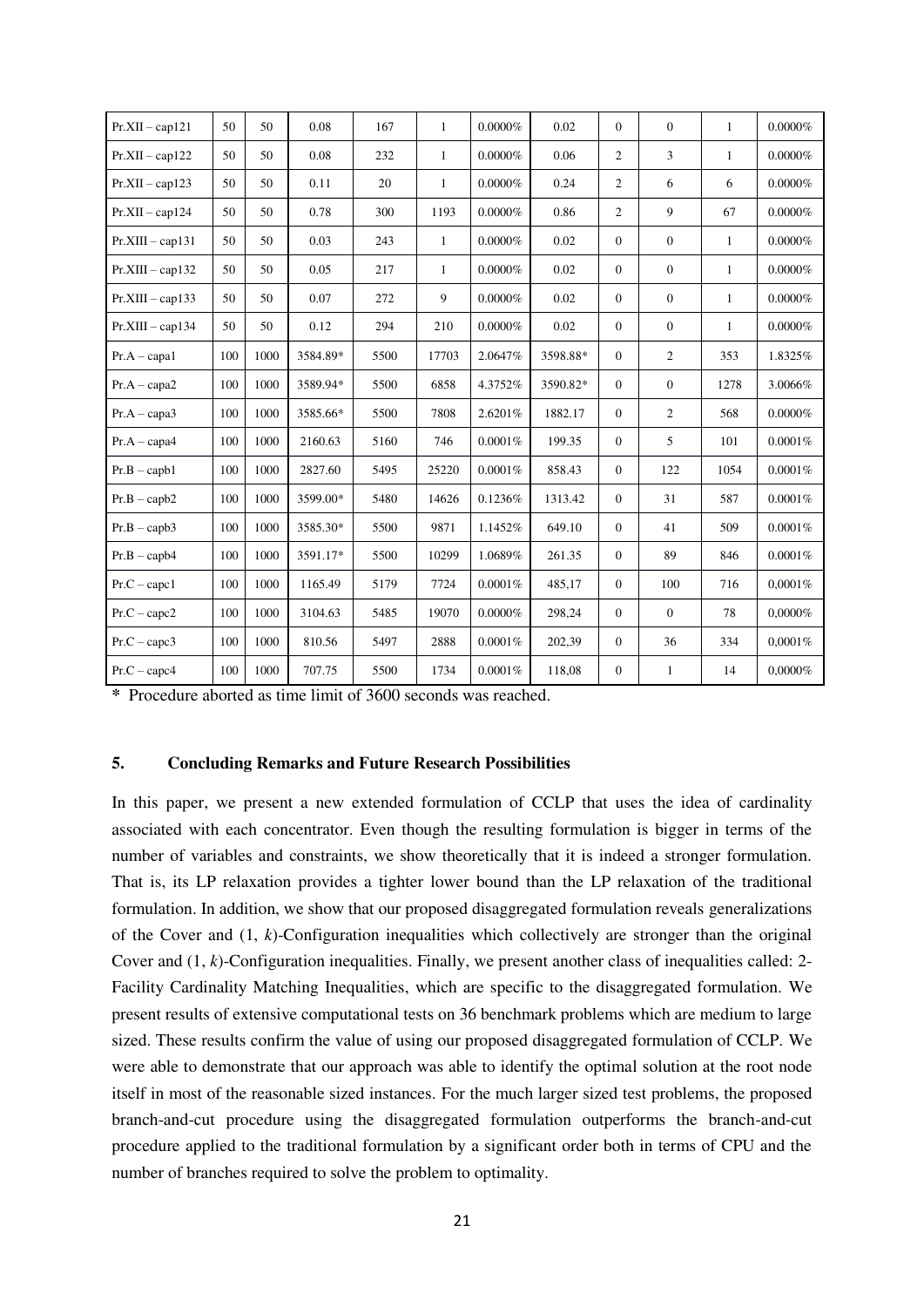The results in this paper, both theoretical and computational, demonstrate an approach that seems very promising. However, much remains to be done to take the idea of cardinality-based disaggregation to its logical conclusion. From a theoretical standpoint, it is worthwhile extending the idea behind 2- Facility Cardinality Matching inequality to more than two concentrators. It is also worthwhile exploring the idea of generalizing the cardinality constrained Cover and  $(1, \hat{p}_k)$ -configuration inequalities to more than one facility or concentrator. Finally, the ideas presented in this paper can be applied to several other closely related NP-Hard problems such as the Capacitated Steiner Tree problem and the Capacitated Network Design Problem.

## **References**

- 1. Ahuja R.K., J.B. Orlin, S. Pallottino, M.P. Scaparra, and M.G. Scutella, "A multi-exchange heuristic for the single source capacitated facility location. *Management Science*, (50), (2004), pp. 1749–760.
- 2. Barcelo, J., A. Hallefjord, E. Fernandez and K. Jornsten, "Lagrangean Relaxation and Constraint Generation Procedures for the Capacitated Plant Location Problems with Single Sourcing," *OR Spektrum* 12, (1990), pp. 79-88.
- 3. Boffey, T. B., "Location Problems Arising in Computer Networks," *Journal of Operational Research Society*, 40(4), (1989), pp. 347-354.
- 4. Cánovas, L, M. Landete and A. Marín, "On the facets of the Simple Plant Location Polytope," *Discrete Applied Mathematics*, 124, (2002), pp 27-53.
- 5. Celani, M., R. Cerulli, M. Gaudioso, and Ya.D. Sergeyev, "A Multiplier Adjustment Technique for the Capacitated Concentrator Location Problem," *Optimization Methods and Software*, 10(11), (1998), pp. 87-102.
- 6. Chen, C.H. and CJ. Ting, "Combining Lagrangian Heuristic and Ant Colony System to solve the Single Source Capacitated Facility Location Problem," *Transportation Research part E*, 44, (2008), pp. 1099–1122.
- 7. Cho, D., E. L. Johnson, M. Padberg, and M. R. Rao, "On the Uncapacitated Facility Location Problem. I: Valid Inequalities and Facets," *Mathematics of Operations Research*, 8, (1983), pp. 579-589.
- 8. Cho, D., E. L. Johnson, M. Padberg, and M. R. Rao, "On the Uncapacitated Facility Location Problem. II: Facets and Lifting Theorems," *Mathematics of Operations Research*, 8, (1983), pp. 590-612.
- 9. Cortinhal, M.J. and M. E. Captivo, "Upper and Lower Bounds for the Single Source Capacitated Location Problem," *European Journal of Operational Research* 151, (2003), pp. 333-351.
- 10. Gouveia, L. and F. Saldanha-da-Gama, "On the Capacitated Concentrator Location Problem: A Reformulation by Discretization". *Computers & Operations Research*, 33, (2006), pp. 1242- 1258.
- 11. Holmberg, K., Rönnqvist, M., and Yaun Di, "An Exact Algorithm for the Capacitated Facility Location Problems with Single Sourcing," *European Journal of Operational Research* 113, (1999), pp. 544-559.
- 12. Labbè, M. and H. Yaman, "Polyhedral analysis for concentrator location problems", *Computational Optimization and Applications*, 34, (2006) pp. 377–407.
- 13. Murthy, I., "Facets of the Cardinality Induced Disaggregated Formulation of the Capacitated Concentrator Location Problem," Working Paper (2018), IIM Bangalore, Bangalore, India.
- 14. Lo, C. and A. Kershenbaum, "A Two-phased Algorithm and Performance Bounds for the Concentrator Location Problem", *IEEE Transactions on Communications*, 37(1989), pp. 1151- 1163.